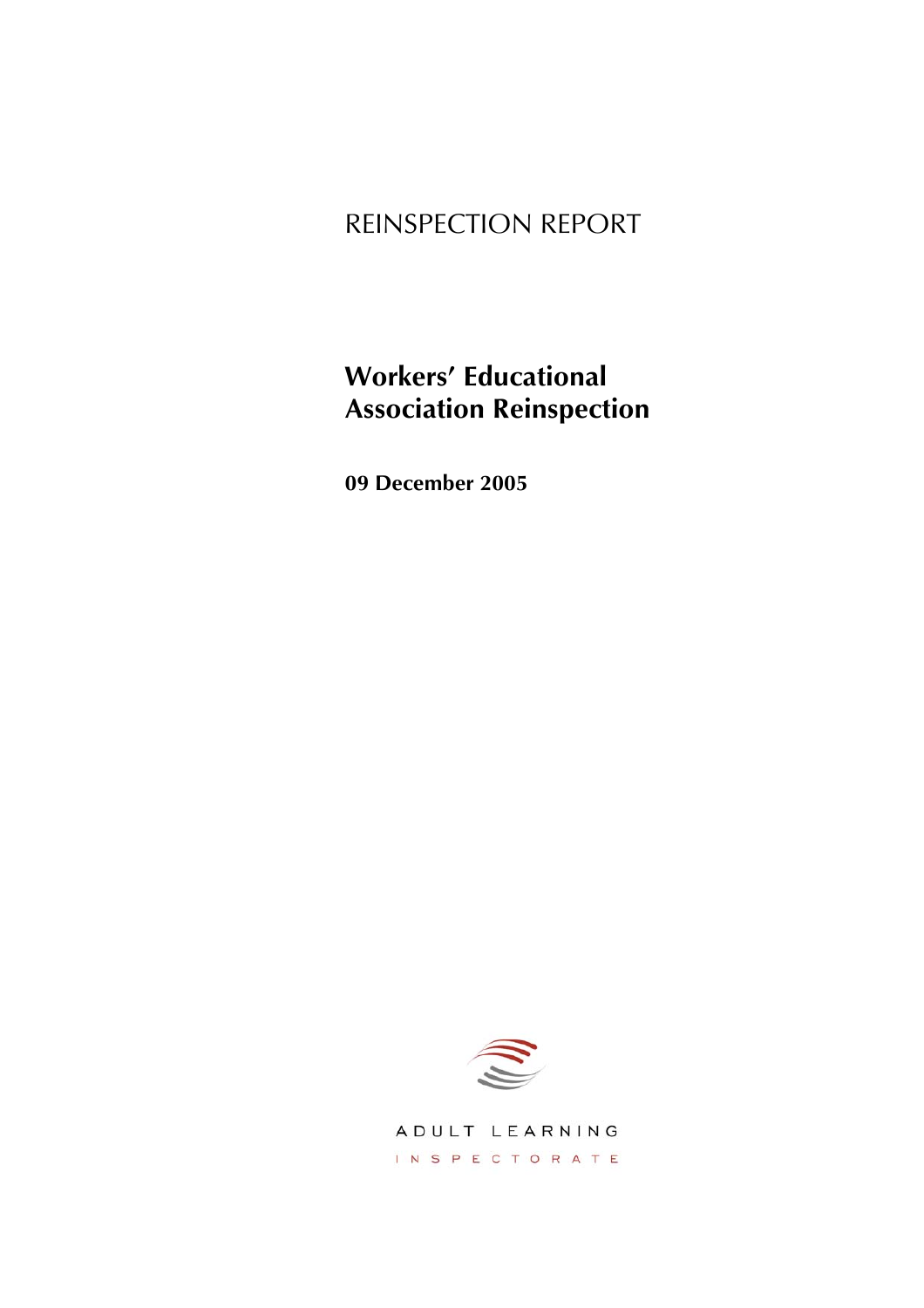### **Grading**

Inspectors use a seven-point scale to summarise their judgements about the quality of learning sessions. The descriptors for the seven grades are:

- *ï grade 1 excellent*
- *ï grade 2 very good*
- *ï grade 3 good*
- *ï grade 4 satisfactory*
- *ï grade 5 unsatisfactory*
- *ï grade 6 poor*
- *ï grade 7 very poor.*

Inspectors use a five-point scale to summarise their judgements about the quality of provision in occupational/curriculum areas. The same scale is used to describe the quality of leadership and management, which includes quality assurance and equality of opportunity. The descriptors for the five grades are:

- *ï grade 1 outstanding*
- *ï grade 2 good*
- *ï grade 3 satisfactory*
- *ï grade 4 unsatisfactory*
- *ï grade 5 very weak.*

The two grading scales relate to each other as follows:

| <b>SEVEN-POINT SCALE</b> | <b>FIVE-POINT SCALE</b> |
|--------------------------|-------------------------|
| grade 1                  | grade 1                 |
| grade 2                  |                         |
| grade 3                  | grade 2                 |
| grade 4                  | grade 3                 |
| grade 5                  | grade 4                 |
| grade 6                  | grade 5                 |
| grade 7                  |                         |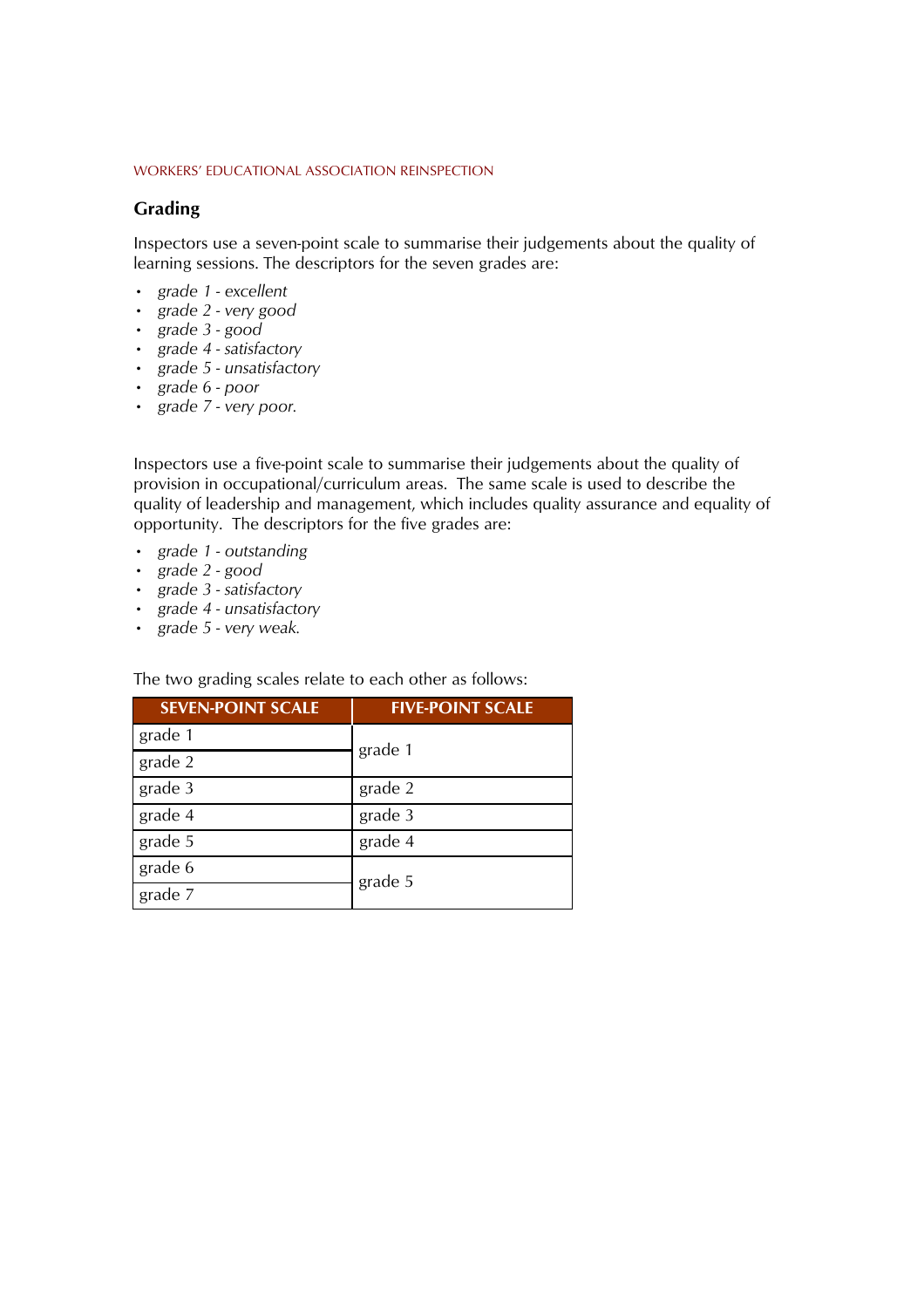# **Adult Learning Inspectorate**

The Adult Learning Inspectorate (ALI) was established under the provisions of the *Learning and Skills Act 2000* to bring the inspection of all aspects of adult learning and work-based learning within the remit of a single inspectorate. The ALI is responsible for inspecting a wide range of government-funded learning, including:

- work-based learning for all people over 16
- provision in further education colleges for people aged 19 and over
- the University for Industry's **learndirect** provision
- Adult and Community Learning
- learning and job preparation programmes funded by Jobcentre Plus
- education and training in prisons, at the invitation of Her Majesty's Chief Inspector of Prisons.

Inspections are carried out in accordance with the Common Inspection Framework by teams of full-time inspectors and part-time associate inspectors who have knowledge of, and experience in, the work which they inspect. All providers are invited to nominate a senior member of their staff to participate in the inspection as a team member.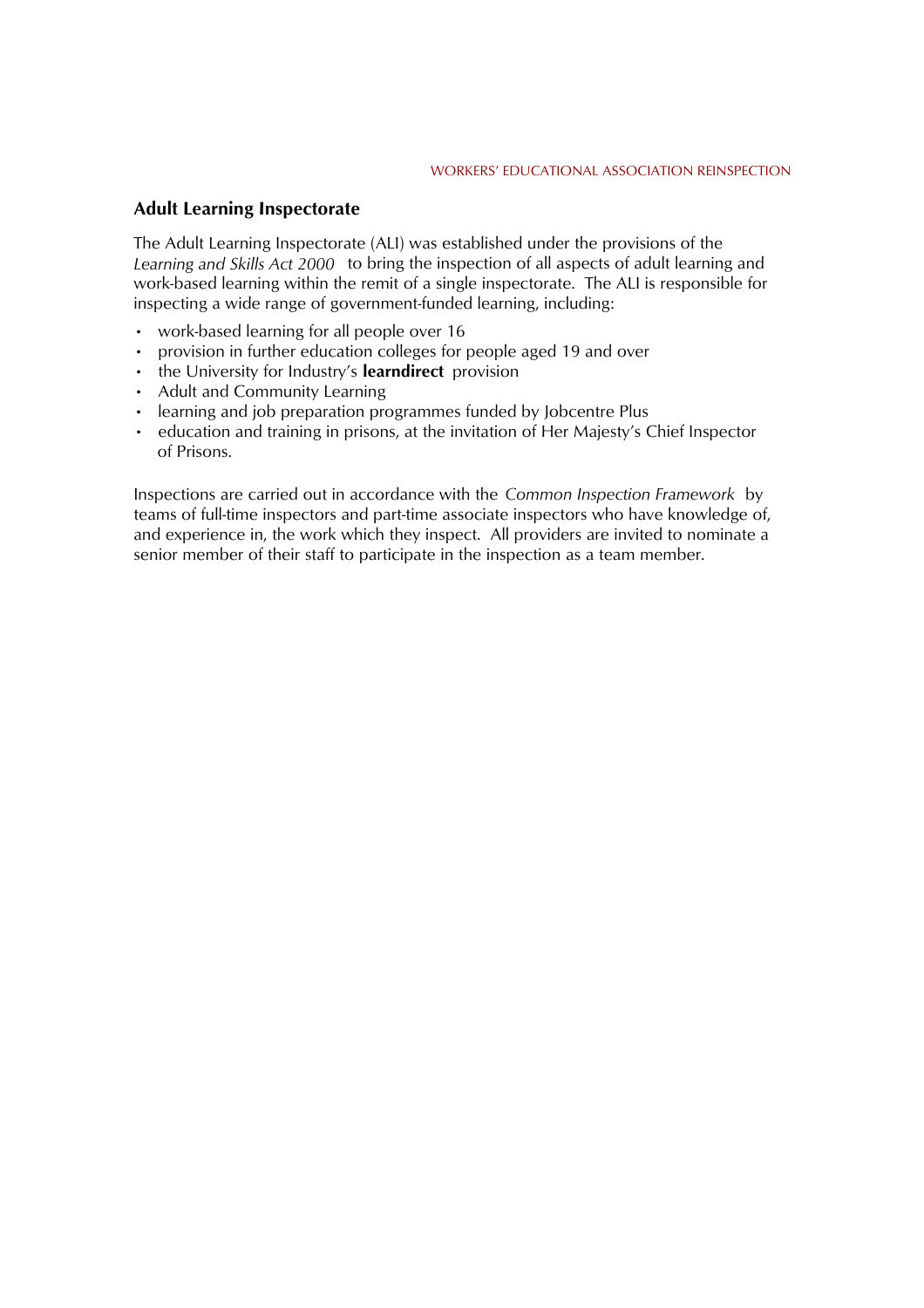# **REINSPECTION REPORT**

# **Workers' Educational Association Reinspection**

# **Contents**

# **Summary**

| Description of the provider |                |
|-----------------------------|----------------|
| Scope of provision          |                |
| About the reinspection      |                |
| Overall judgement           |                |
| Grades                      |                |
| Key findings                | $\overline{a}$ |
|                             |                |

# **Detailed reinspection findings**

| 13 |
|----|
| 13 |
| 17 |
| 20 |
| 24 |
| 27 |
|    |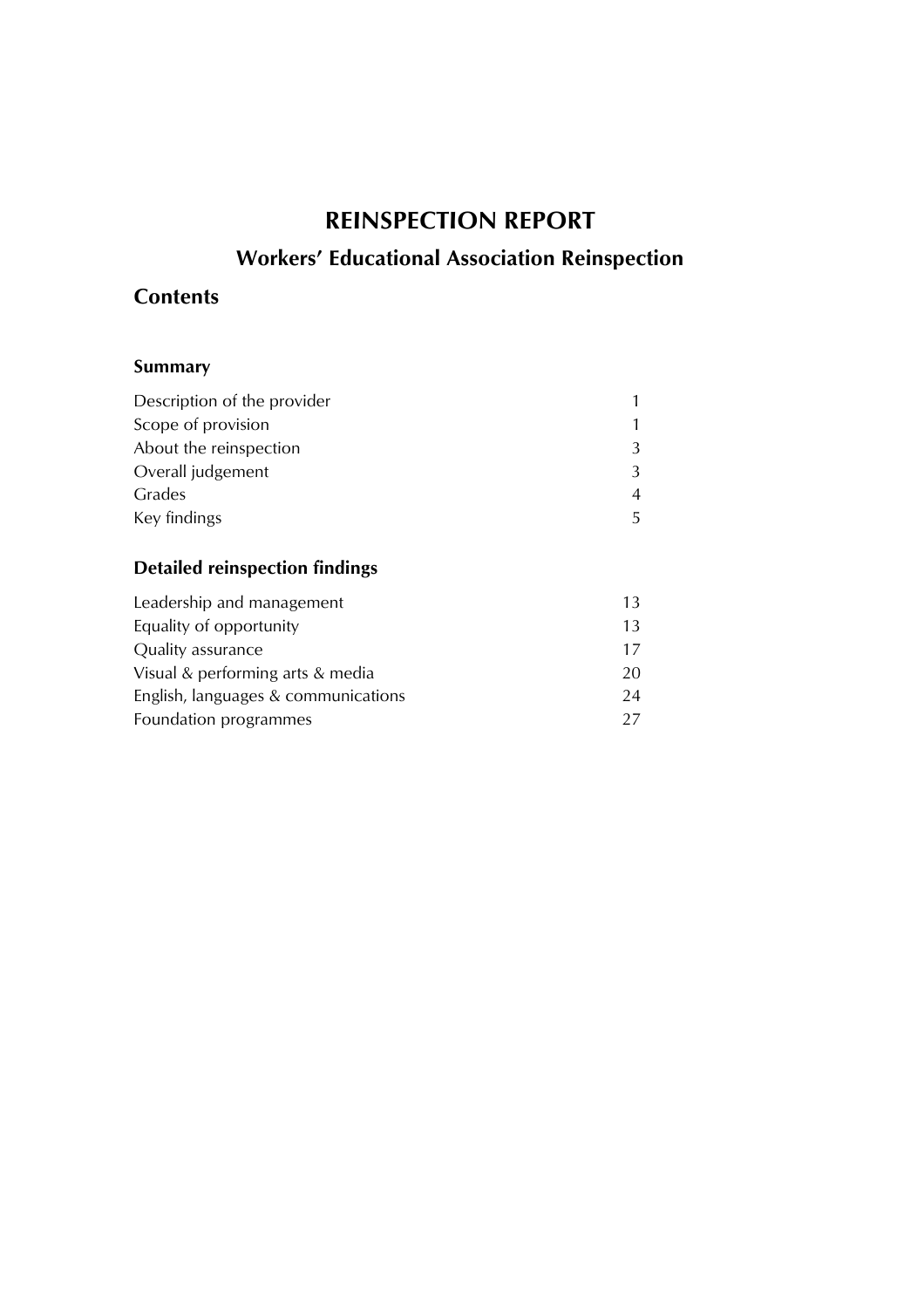# **REINSPECTION REPORT**

# **DESCRIPTION OF THE PROVIDER**

1. The Workersí Educational Association (WEA) is a large adult education provider with provision in every local Learning and Skills Council (LSC) region in England. It was founded in 1903 and is a registered charity. It receives 61 per cent of its income through an £18.6 million national contract with London East LSC. Some regions have additional contracts with local LSCs for co-financed European projects, and contracts with local education authorities and other funders of adult and community learning and vocational learning. The association's total income in 2004-05 was £30.7 million. In August 2004, the WEAís English districts were reorganised into nine regions and the Scottish Association. The WEA is a membership association governed by a national executive committee. Its members can be elected to governance roles at branch, regional or association level. Following a constitutional conference in October 2005, the WEA reorganised its governance. It is now governed by a board of trustees comprising four elected trustees, four trustees appointed from the English regions and Scotland, and four external, co-opted trustees. The general secretary is responsible for the overall management of the WEA and reports to the trustees. Each region is managed and led by a regional secretary and an elected regional committee drawn from branch members.

2. Each region manages a range of provision that is planned locally to contribute to the WEA's overall LSC contract. Regions are supported by a corporate services office managed by the general secretary and based in London. This office was recently restructured and provides education strategy, human resources, information technology (IT) and finance support. The general secretary, directors of the corporate services, regional secretaries and the secretary of the Scottish Association make up the associationís management team. At the time of the inspection, the WEA employed 414 full-time staff, 373 part-time staff and 3,458 sessional tutors.

3. In 2004-05, there were 85,018 learners on 10,654 courses, of which 94 per cent were funded from the main LSC contract. Ninety per cent of these courses were non accredited. Of the learners, 74 per cent were by women and 9.2 per cent by members of minority ethnic communities. Twenty-three per cent of learners were from disadvantaged areas. Seventeen per cent declared that they had no qualifications, while a further 6.6 per cent declared qualifications at level 1. The WEA works in every local LSC area in England. Courses in visual and performing arts and media, and English, languages and communications are offered in all 47 local LSC areas. There are foundation courses in 46 of the local LSC areas. At the time of the reinspection, there were 40,073 learners on 3,539 courses funded by the main LSC contract.

# **SCOPE OF PROVISION**

### **Visual & performing arts & media**

4. There are currently 11,869 learners taking visual and performing arts and media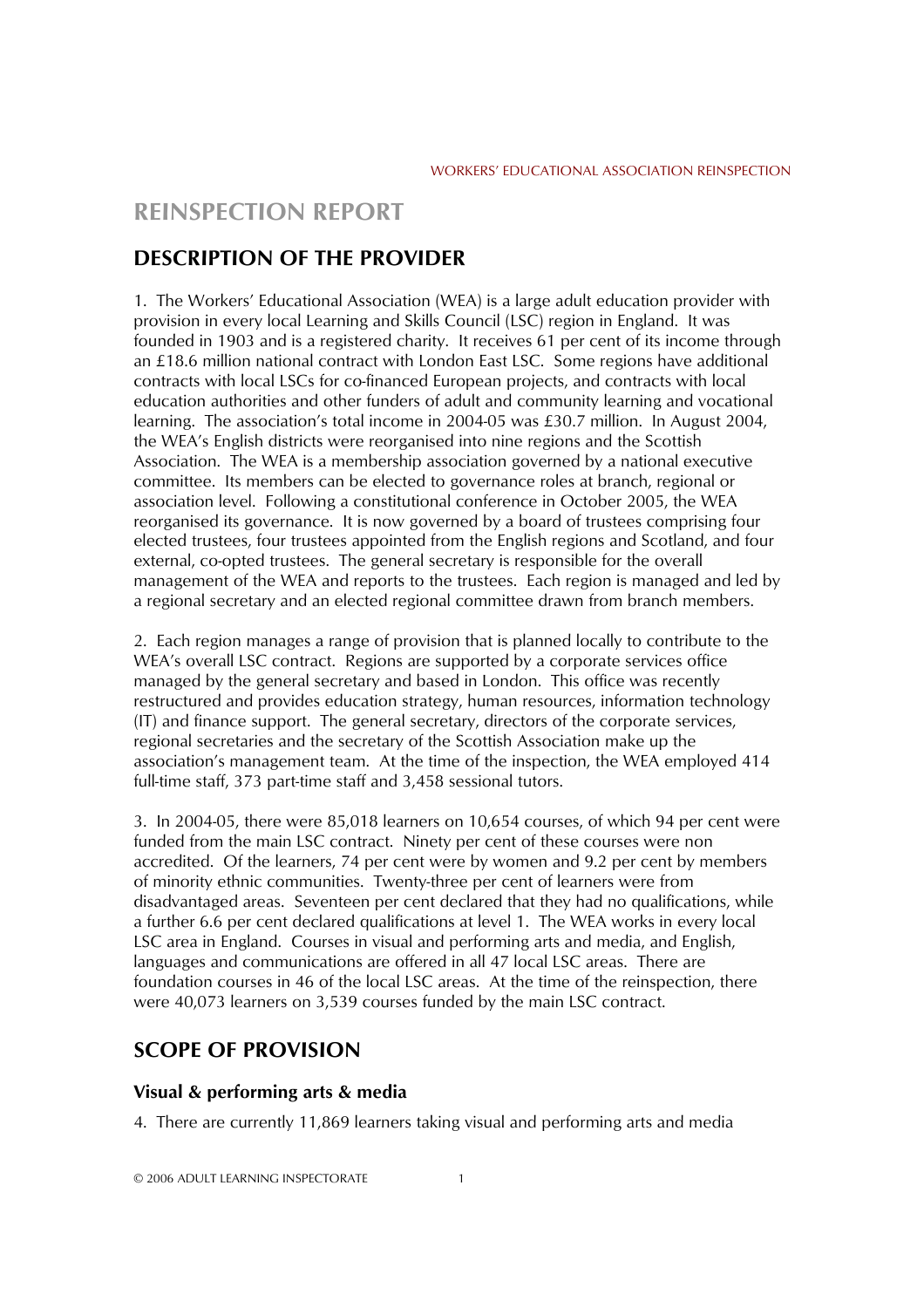courses, representing about 24 per cent of the total provision. Seventy-seven per cent are female learners and 5.6 per cent are from a minority ethnic group. The average age of learners is 44. WEA offers 2,463 non-accredited and 44 accredited courses in art, craft, design, dance, music, media and drama. Subjects include printmaking, art, drawing, music appreciation, watercolours, quilting, photography, textiles, clothes making, upholstery, soft furnishing, ballroom dancing, singing, radio production, and calligraphy. Accredited courses are offered at levels 1 and 2. In 2004-05, 470 learners were enrolled on accredited courses and 23,118 on non-accredited courses. Courses are offered during the day, in the evenings, and at weekends, at a range of venues including church halls, community centres, schools, museums and art galleries.

### **English, languages & communications**

5. The WEA offers 971 non-accredited and 63 accredited courses in literature, creative writing, modern foreign languages and communication. Literature courses include the study of poetry, plays, classic novels and modern American literature. Creative writing courses include general courses and courses designed for targeted groups. Eleven languages are offered, comprising French, German, Spanish, Italian, Welsh, Greek, Arabic, Latin, Urdu, Russian and British Sign Language. Community interpreting is also offered. Communication courses include lip reading, an internationally recognised communication programme for people with communication and learning difficulties, and sign-assisted English.

6. In 2004-05 there were 867 learners on accredited courses and 9,341 on nonaccredited courses, representing approximately 10 per cent of the provision. At the time of the reinspection there were 5,868 learners, of whom 77.4 per cent were women and 6.4 per cent were from a minority ethnic group. Courses take place during the day and evenings and at weekends, in a range of venues throughout the country. In the East Midlands region, a curriculum leader is responsible solely for this area of learning. In the rest of the WEA regions, the curriculum leaders are responsible for courses in this area of learning and in humanities.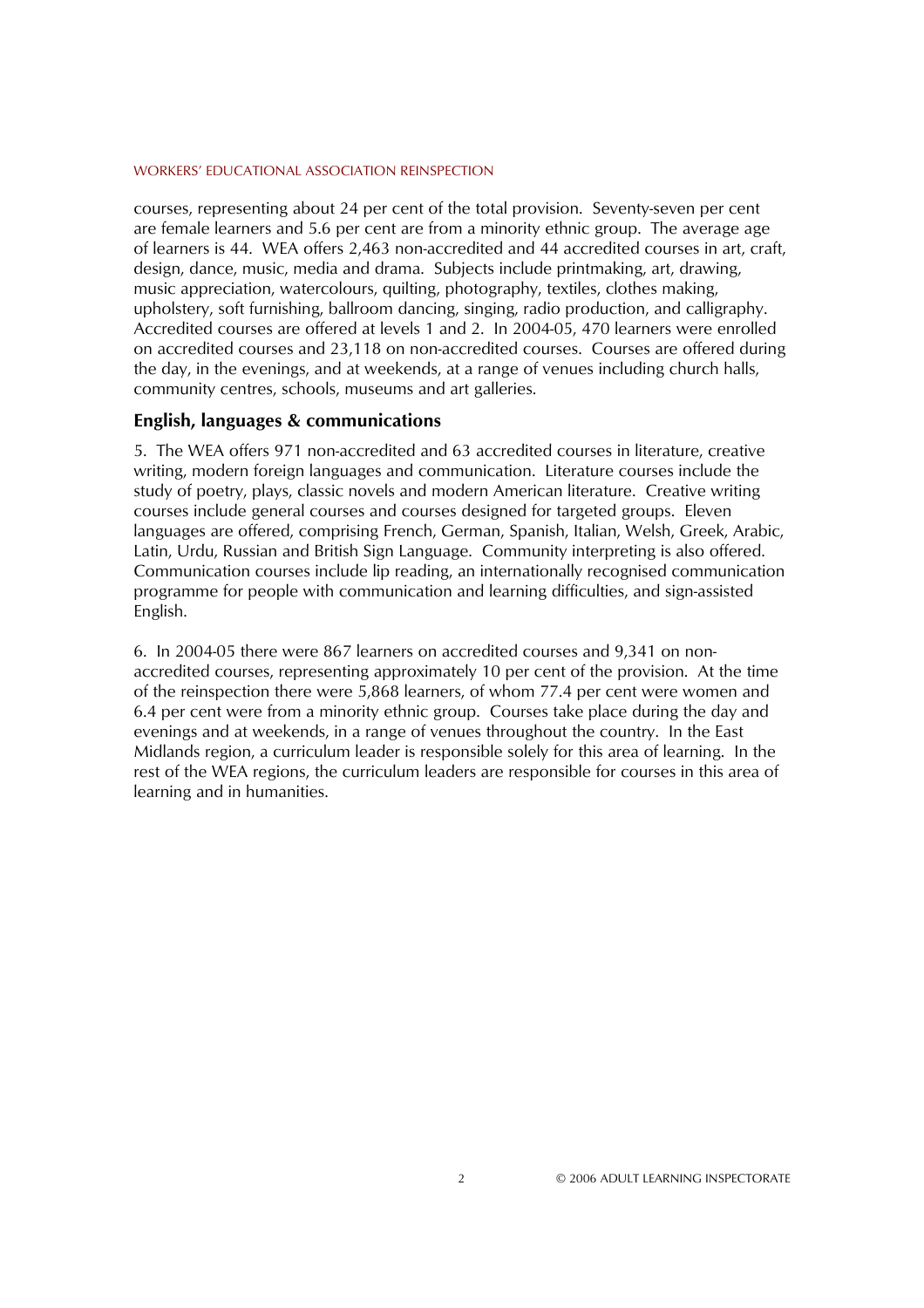# **Foundation programmes**

7. Foundation programmes represent approximately 13 per cent of the WEAís provision. Eighty-five per cent of the courses are in skills for life. Skills for life is the government's strategy for training in literacy, numeracy and the use of language. These courses include non-accredited first steps provision and an increasing percentage of courses leading to skills for life national qualifications. Other programmes include learning at work courses, courses for learners with learning difficulties and disabilities, and return to learn courses for priority target groups such as those who are homeless, those recovering from mental illness or addiction, and ex-offenders. Around half of the learners are enrolled on language courses, 28 per cent are on literacy courses and 7 per cent are on numeracy courses. Workplace provision has grown significantly since the previous inspection, with enrolments doubling between 2003-04 and 2004-05. Courses offered range from below entry level 1 to level 2. Twenty-seven per cent of all foundation courses lead to qualifications.

8. The WEA adopted a new skills for life strategy in July 2004. National co-ordination and leadership is provided by the skills for life education strategy manager. Each region has a foundation curriculum leader who plans the programme with the regional manager, with specialist input from regional skills for life co-ordinators and workplace coordinators. The plans for each region vary according to local needs but conform to an association-wide planning framework.

# **ABOUT THE REINSPECTION**

| Number of inspectors                               | 2 <sub>0</sub> |
|----------------------------------------------------|----------------|
| Number of inspection days                          | 301            |
| Number of learners interviewed                     | 1028           |
| Number of staff interviewed                        | 500            |
| Number of locations/sites/learning centres visited | 250            |
| Number of partners/external agencies interviewed   | 4 <sup>2</sup> |

# **OVERALL JUDGEMENT**

9. The ALIís previous inspection of the WEA, in March 2004, identified that provision was good in community development, and satisfactory in sciences and mathematics, business administration, management and professional, information and communications technology (ICT), hospitality, sport, leisure and travel, humanities, and family learning. The provision was unsatisfactory in visual and performing arts and media, English, languages and communications, and foundation programmes. Leadership and management were unsatisfactory, equality of opportunity was satisfactory, and quality assurance was very weak.

10. For the reinspection, inspectors reported on and regraded the three unsatisfactory areas of learning together with leadership and management, equal opportunities and quality assurance. They also sampled extensively the provision in hospitality, sport,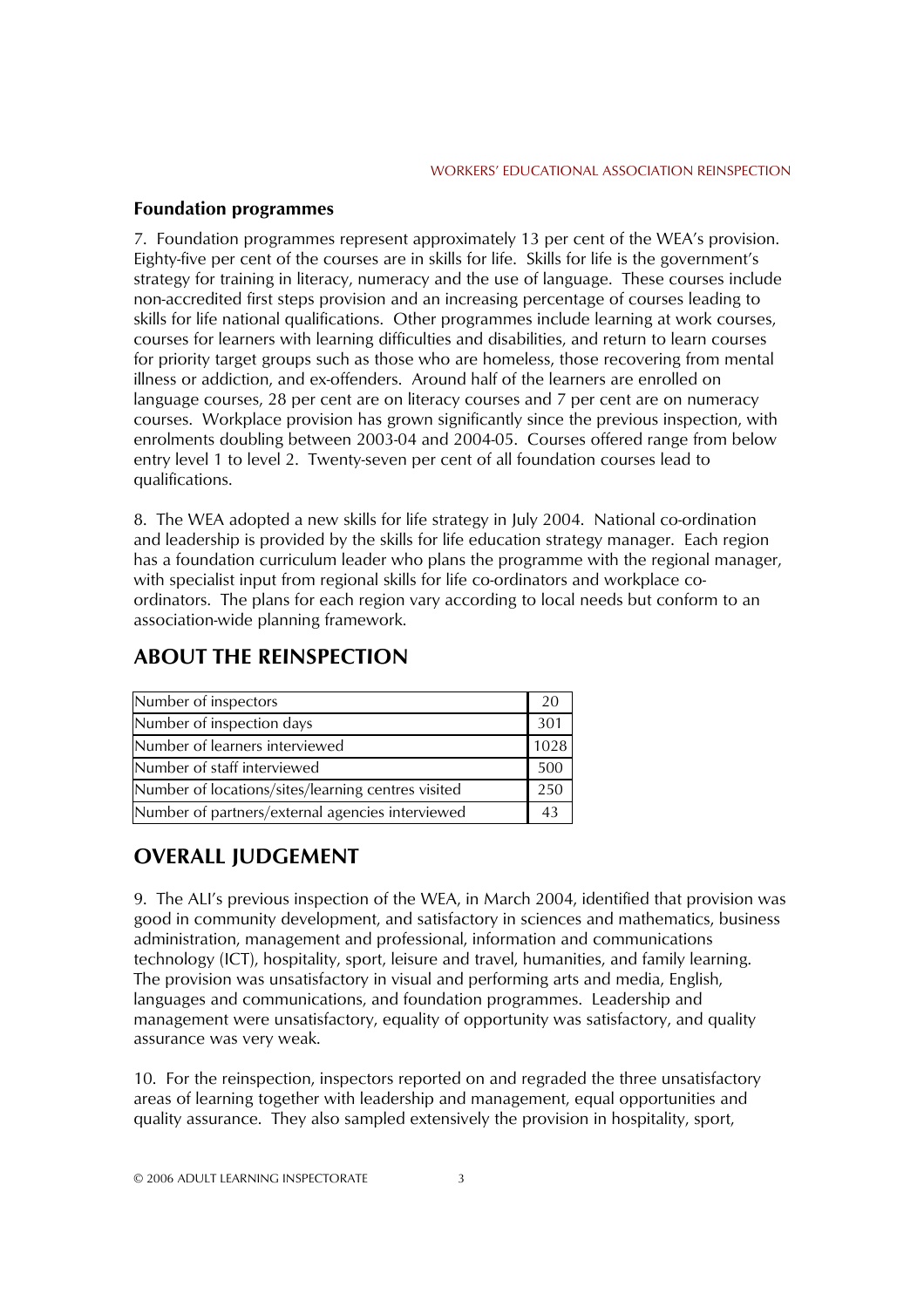leisure and travel and in humanities but did not regrade these areas. At the end of the reinspection process, standards had been maintained in science and mathematics, business administration, management and professional, ICT, and family learning. There had been many improvements in hospitality, sport, leisure and travel and in humanities. Standards in visual and performing arts and media, English, languages and communications, and foundation programmes are now satisfactory, as are WEAís leadership and management, equal opportunities and quality assurance.

# **GRADES**

Grades awarded at previous inspection

*grade 1= outstanding, grade 2 = good, grade 3 = satisfactory, grade 4 = unsatisfactory, grade 5 = very weak*

| Leadership and management |  |
|---------------------------|--|
| Contributory grades:      |  |
| Equality of opportunity   |  |
| Quality assurance         |  |
| Sciences & mathematics    |  |

| Sciences & mathematics       |  |
|------------------------------|--|
| Adult and community learning |  |
|                              |  |

| Business administration, management & professional |  |
|----------------------------------------------------|--|
| Adult and community learning                       |  |

| Information & communications technology |  |
|-----------------------------------------|--|
| Adult and community learning            |  |

| Hospitality, sport, leisure & travel |  |
|--------------------------------------|--|
| Adult and community learning         |  |

| Visual & performing arts & media |  |
|----------------------------------|--|
| Adult and community learning     |  |

| <b>Humanities</b>            |  |
|------------------------------|--|
| Adult and community learning |  |

| <b>English, languages <math>\overline{\mathbf{g}}</math> communications</b> |  |
|-----------------------------------------------------------------------------|--|
| Adult and community learning                                                |  |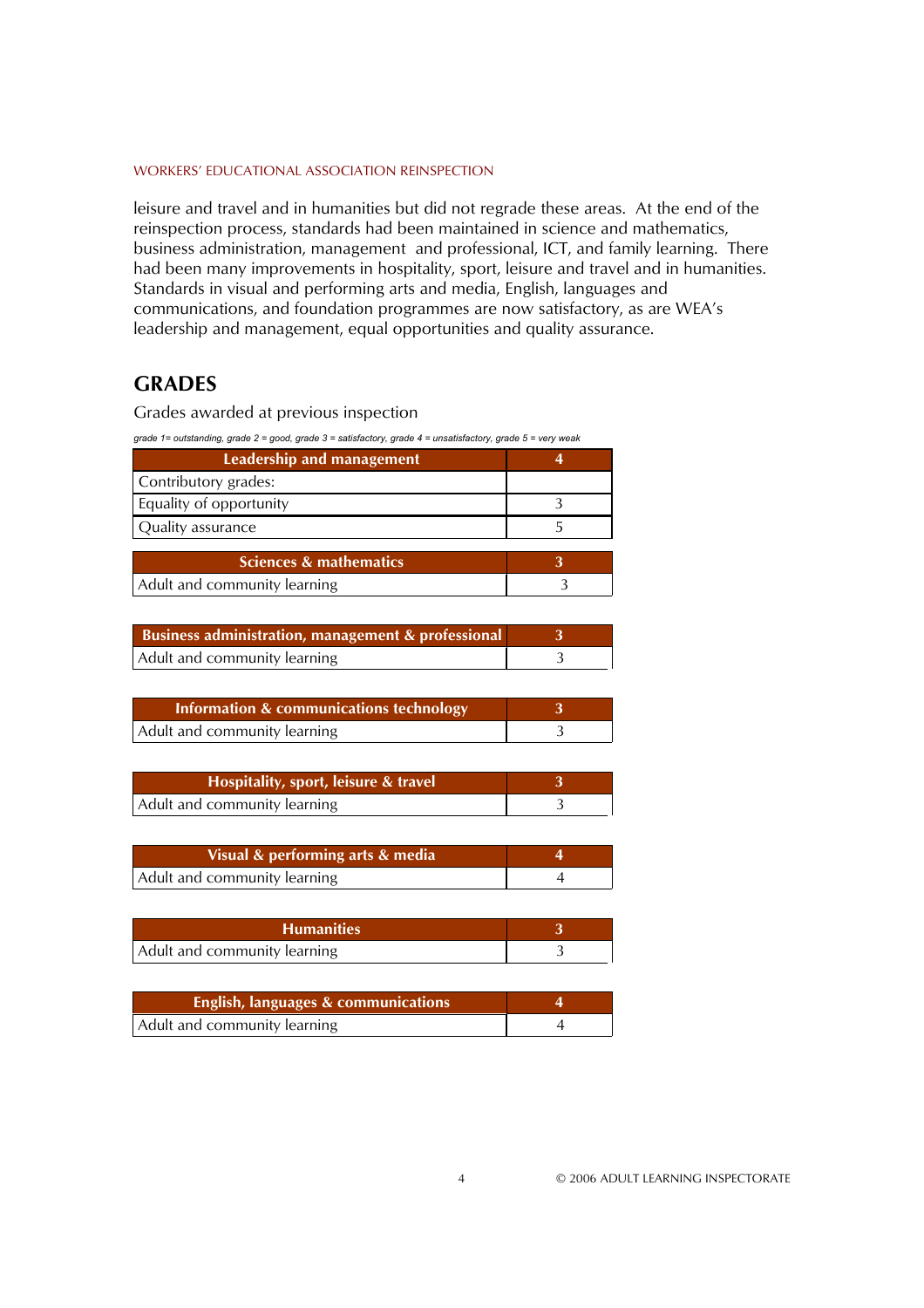| <b>Foundation programmes</b> |  |
|------------------------------|--|
| Adult and community learning |  |

| <b>Family learning</b>       |  |
|------------------------------|--|
| Adult and community learning |  |

| <b>Community development</b> |  |
|------------------------------|--|
| Adult and community learning |  |

Grades awarded at reinspection

*grade 1= outstanding, grade 2 = good, grade 3 = satisfactory, grade 4 = unsatisfactory, grade 5 = very weak*

| Leadership and management |  |
|---------------------------|--|
| Contributory grades:      |  |
| Equality of opportunity   |  |
| Quality assurance         |  |

| Visual & performing arts $\&$ media |  |
|-------------------------------------|--|
| Contributory grades:                |  |
| Adult and community learning        |  |

| <b>English, languages &amp; communications</b> |  |
|------------------------------------------------|--|
| Contributory grades:                           |  |
| Adult and community learning                   |  |

| <b>Foundation programmes</b> |  |
|------------------------------|--|
| Contributory grades:         |  |
| Adult and community learning |  |

# **KEY FINDINGS**

# **Achievement and standards**

11. **Learners in English, languages and communications develop good skills in their chosen subject,** ranging from fluency in modern foreign language to good analytical and critical skills in literature.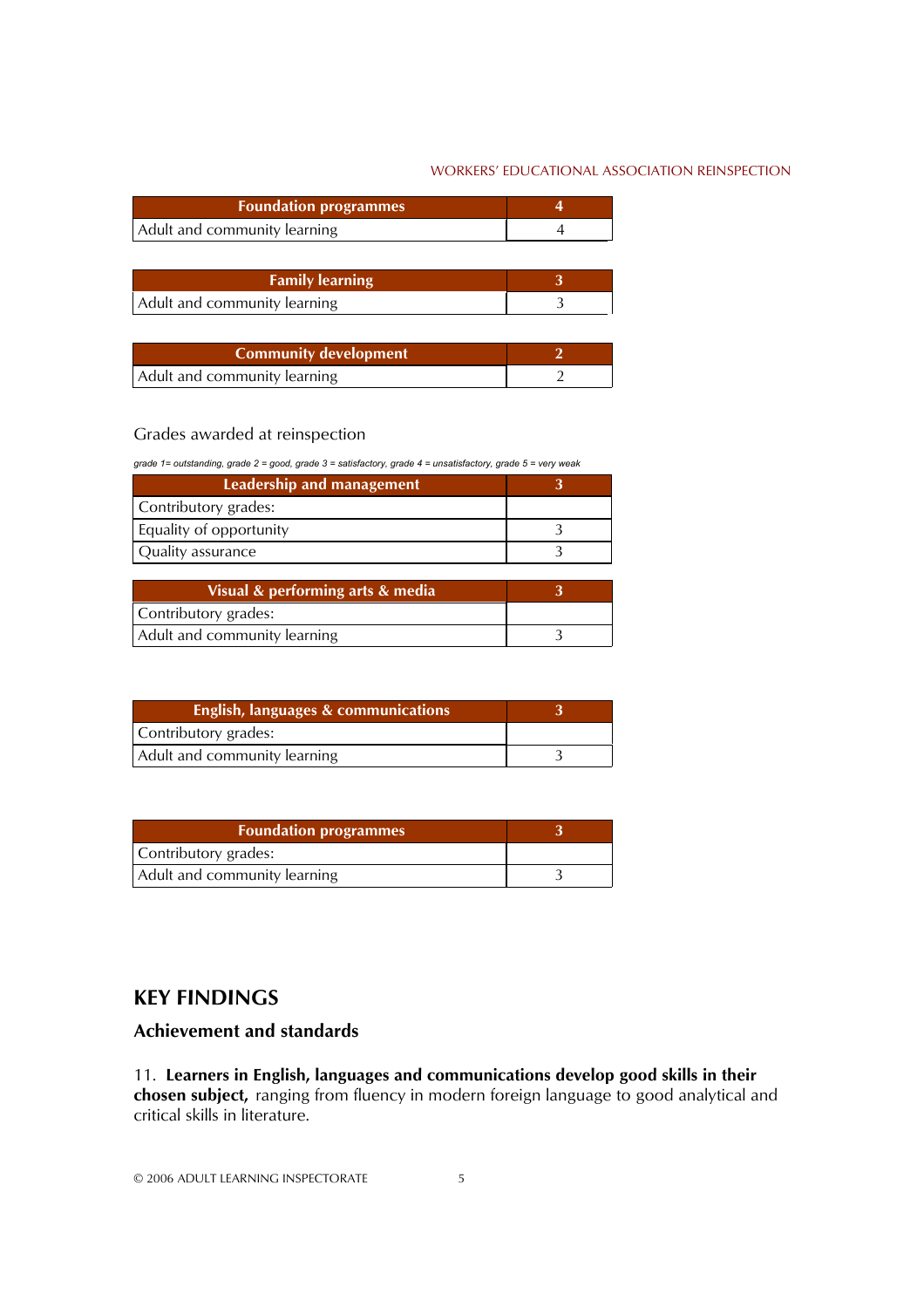12. Some learners in arts and media develop high standards of work but for most learners, **social benefits and the development of confidence and self-esteem** exceed technical skills development.

13. **Achievement rates are good on foundation courses at work.** In some regions, over 90 per cent of the learners achieve a recognised qualification in literacy or numeracy.

### **Quality of education and training**

14. **Teaching and learning have improved in all the curriculum areas inspected.** In ICT and humanities, none of the 31 lessons observed was inadequate. Inspectors only saw one inadequate lesson among the 12 observed in sport and fitness and one among the 42 observed in English, languages and communications. The biggest improvement in the quality of teaching is in humanities and in English, languages and communications.

15. **Tutors in arts and media are enthusiastic and good at making their lessons lively and enjoyable.** Many incorporate enrichment activities such as visits to exhibitions or the theatre to enhance their lessons and set the context for the work learners are doing. However a few do not always make their demonstrations of techniques clear enough for learners to be able to work on their own.

16. **Assessment has improved across most of the curriculum areas.** Most tutors are beginning to make good use of the processes underlying the recognition and recording of learnersí progress and achievement. Some humanities tutors have interesting ways of assessing prior learning or establishing starting points, using, for example, quizzes or checks on word familiarity. Sport and fitness tutors have embraced the concept of monitoring learnersí progress. However, a few tutors across all the areas still focus too much on the requirements of paperwork rather than on the measurement of learning.

17. **Teaching in English courses is particularly good** and nearly a third of lessons observed were outstanding. Most tutors are now making better use of a wider range of teaching methods to make their lessons more interesting. In modern foreign languages, most tutors now make much more appropriate use of the target language than in the previous inspection.

18. **Pre-course information is poor for learners in English, languages and communications.** It does not explain what levels mean in course descriptions or what learners need to know before joining a course.

19. There are **not enough progression opportunities for learners in arts and media.**  There are very few accredited courses, and routes to other provision are not clear to learners.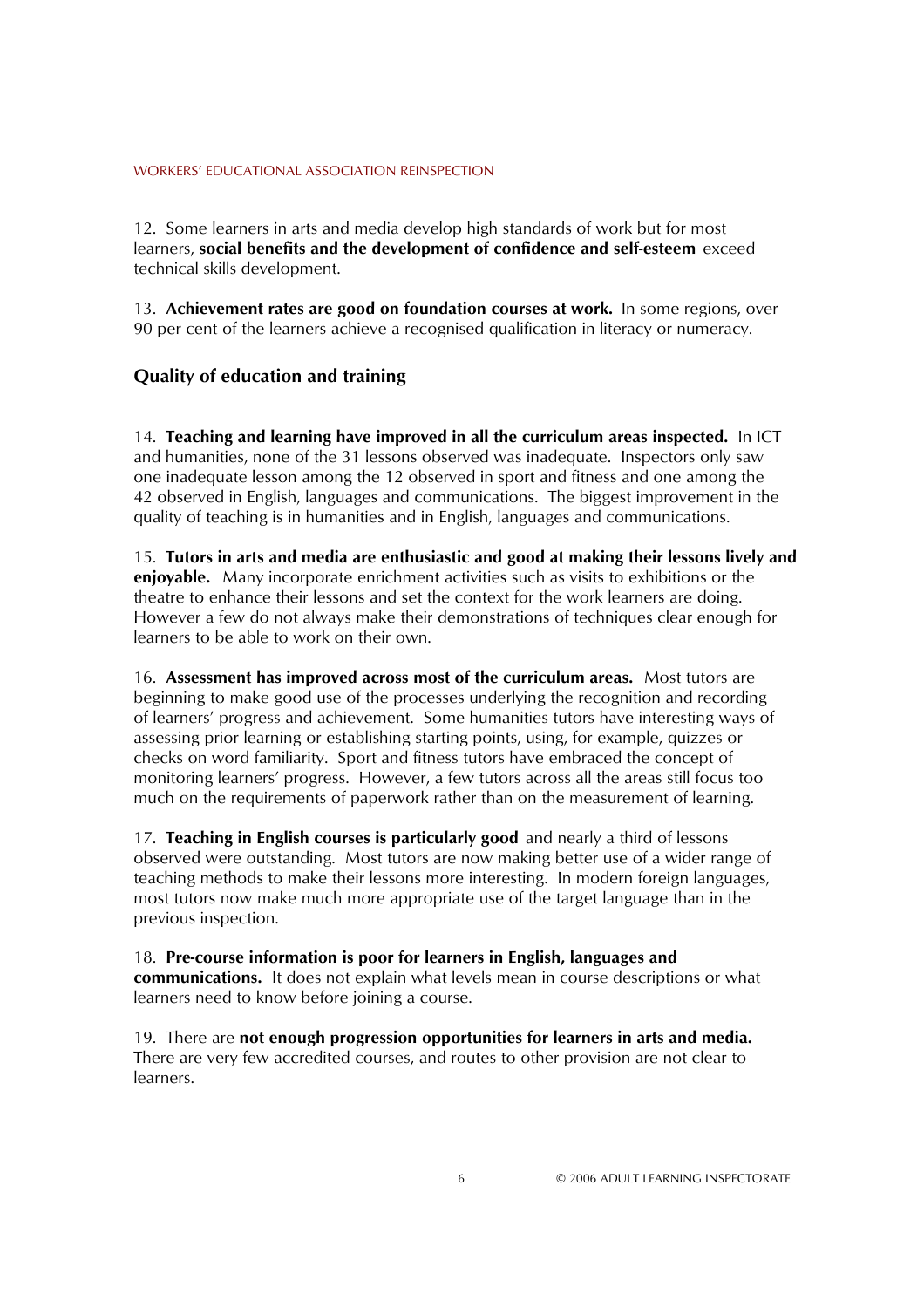### **Leadership and management**

20. **Significant changes in both the structure of the WEA and in the quality of its provision have been well managed.** Leadership is strong and has enabled the WEA to reestablish a clear direction and purpose, and to restore its reputation as a provider.

21. **The WEA continues to draw on the skills of its volunteer branch members** and has improved the scrutiny of operations through better use of volunteers at senior level. Its **financial status is now much more secure.**

22. **Partnership working remains a key strength** of the WEA and is used very effectively to attract and support new learners, particularly in targeted provision. Around half of the learners recruited in 2004-05 were new to learning.

23. The use of data has improved considerably since the previous inspection and managers are now much better informed about what their provision costs, how many learners they have recruited in different categories, and how well learners have been retained. However, **the achievements of learners on accredited courses are not being recorded early enough or accurately enough to inform self-assessment reports.** Not all managers understand their data well enough.

24. Although there have been many improvements in curriculum management, **support for tutors in some regions and some curriculum areas remains weak.** Strategic planning is beginning to influence the curriculum offer in some regions, but there are still too many cases where courses are offered on the basis of what has run before, or on the availability of tutors.

25. Initial assessment is better and is used well in some of the targeted provision. It is still not used well enough in some courses to plan individual learning.

26. Quality assurance has improved significantly. The WEA now has a much more robust system for assessing the quality of its provision through regular observations of teaching and learning. Most of the weaknesses at the previous inspection have been dealt with, although a few remain, particularly in initial assessment, additional support and some curriculum planning.

27. The creation of quality circles, each consisting of three WEA regions, has improved the sharing of good practice and helped to identify regions in need of additional support.

*During the reinspection process, the inspectors identified the following strengths and weaknesses:*

### **Leadership and management**

### **Strengths**

- strong leadership and management of change
- strong and active contribution of volunteers at all levels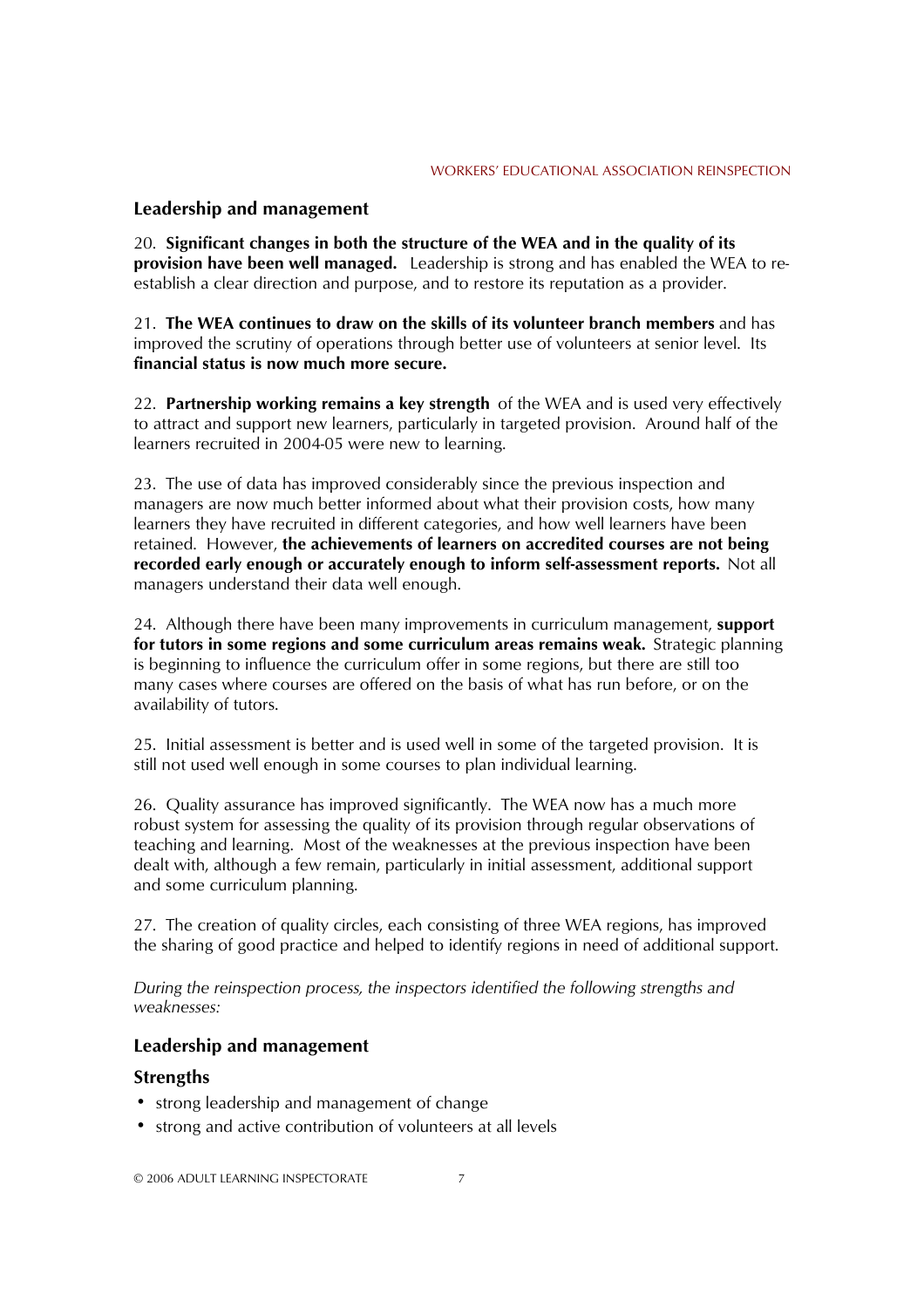- effective action to restore financial and operational stability
- ! productive partnership working and effective targeted projects to widen participation
- effective action to secure improvement in the quality of provision

### **Weaknesses**

- insufficient management and support in some subject areas and in some regions
- insufficient progress in securing effective additional support for all learners
- poor recording and monitoring of learners' achievements on accredited programmes

## **Visual & performing arts & media**

### **Strengths**

- good enrichment activities
- particularly effective use of arts to enrich individual learners' lives and communities
- significant actions to improve provision

### **Weaknesses**

- ! insufficient use of assessment to aid learning and measure progress
- insufficient development of progression opportunities

# **English, languages & communications**

## **Strengths**

- good development of learners' analytical and critical skills on literature courses
- good development of learners' listening skills in modern foreign languages
- good teaching and learning on English courses
- very effective action to improve teaching and learning

### **Weaknesses**

- poor pre-course information
- insufficient specialist resources in modern foreign languages
- insufficient strategic curriculum planning to widen participation

## **Foundation programmes**

## **Strengths**

- good achievement on workplace programmes
- ! particularly responsive provision to attract new learners
- effective action to improve provision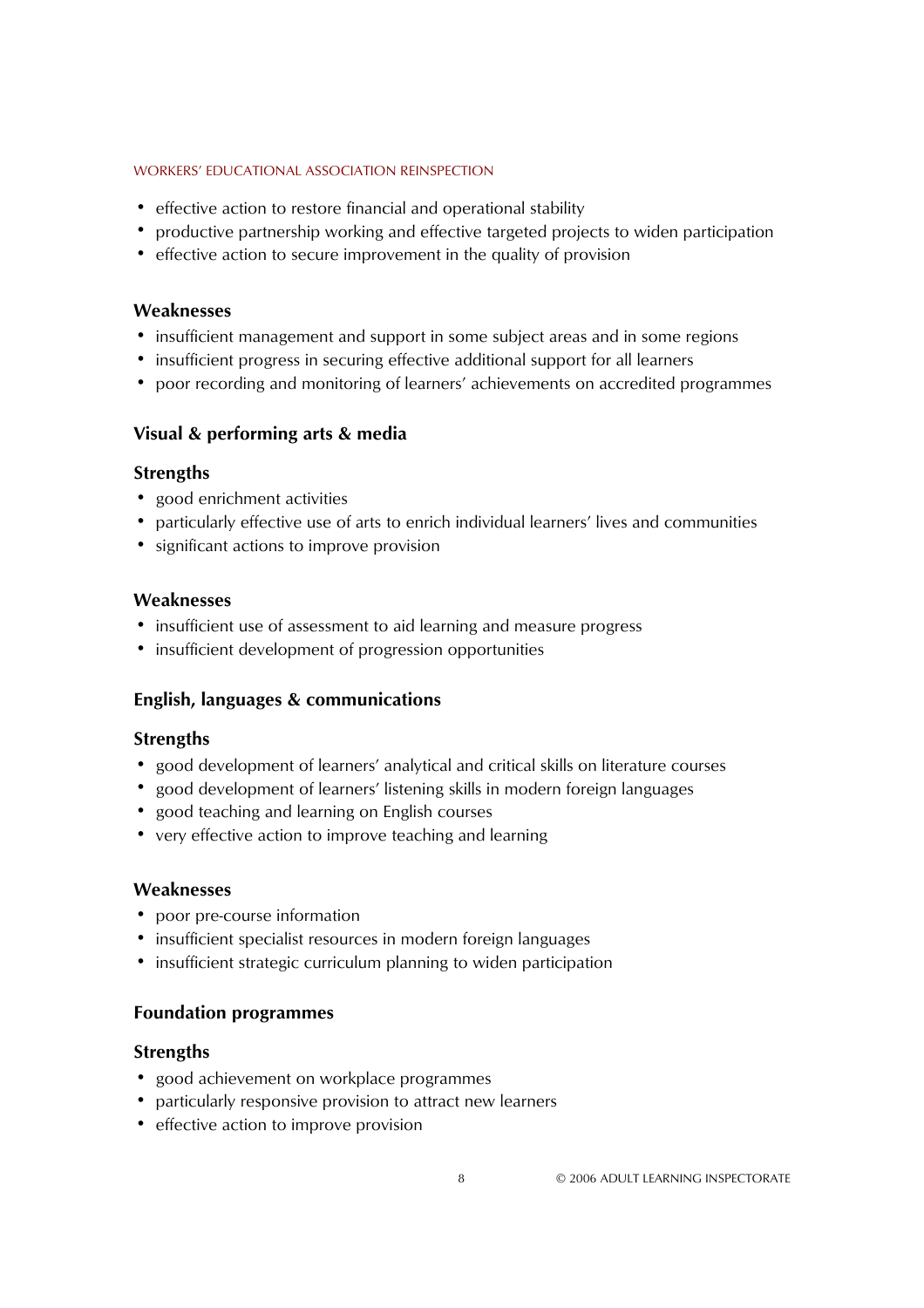# **Weaknesses**

- ! insufficient use of assessment information in planning for individual needs
- ! insufficient emphasis on the development of oral language skills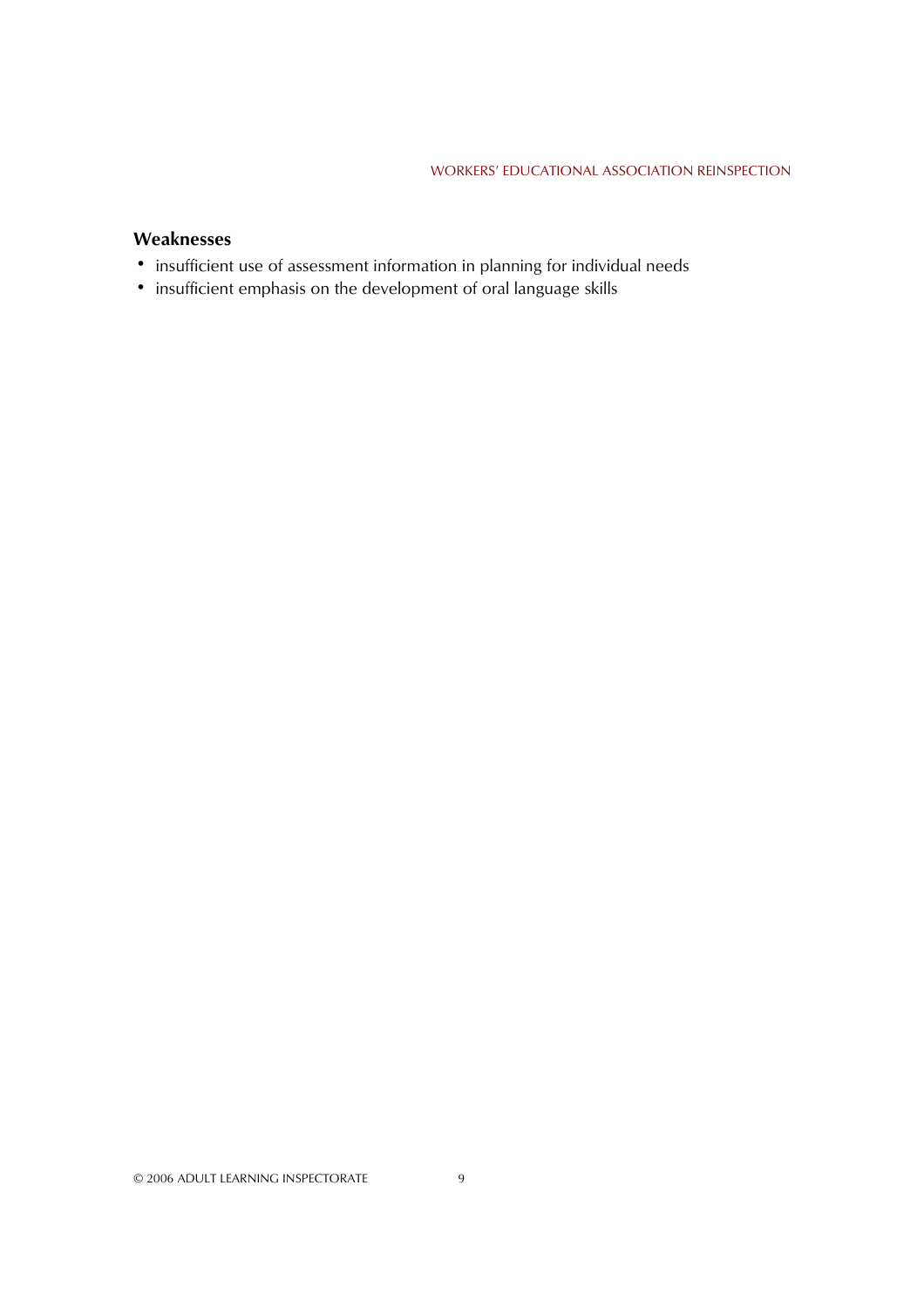# **Language of the Adult and Community Learning Sector**

Terminology varies across the range of education and training settings covered by the *Common Inspection Framework.* The table below indicates the terms appropriate to Adult and Community Learning

| <b>Single term</b>       | <b>Relating the term to Adult and Community Learning</b> |                                                                                                                                                                                                                                                                                                                                                                                                                                                                                                                           |  |
|--------------------------|----------------------------------------------------------|---------------------------------------------------------------------------------------------------------------------------------------------------------------------------------------------------------------------------------------------------------------------------------------------------------------------------------------------------------------------------------------------------------------------------------------------------------------------------------------------------------------------------|--|
| used in the              |                                                          |                                                                                                                                                                                                                                                                                                                                                                                                                                                                                                                           |  |
| framework                |                                                          |                                                                                                                                                                                                                                                                                                                                                                                                                                                                                                                           |  |
| <b>Provider</b>          | Provider                                                 | Any organisation providing opportunities for adults to<br>meet personal or collective goals through the<br>experience of learning. Providers include local<br>authorities, specialist designated institutions, voluntary<br>and community sector organisations, regeneration<br>partnerships and further education colleges                                                                                                                                                                                               |  |
| Learner                  | Learner                                                  | Includes those learning by participating in community<br>projects, as well as those on courses. Learning,<br>however, will be planned, with intended outcomes.                                                                                                                                                                                                                                                                                                                                                            |  |
| Teacher /<br>trainer     | <b>Tutor</b>                                             | Person teaching adult learners or guiding or<br>facilitating their learning.                                                                                                                                                                                                                                                                                                                                                                                                                                              |  |
|                          | <b>Mentor</b>                                            | Person providing individual, additional support,<br>guidance and advice to learners to help them achieve<br>their learning goals.                                                                                                                                                                                                                                                                                                                                                                                         |  |
| <b>Learning</b><br>goals | Main                                                     | Intended gains in skills, knowledge or understanding.<br><b>learning goals</b> Gains may be reflected in the achievement of<br>nationally recognised qualifications. Or they may be<br>reflected in the ability of learners to apply learning in<br>contexts outside the learning situation, e.g. in the<br>family, community, or workplace. Learners' main<br>goal/s should be recorded on an individual or, in<br>some cases, group learning plan. Plans should be<br>revised as progress is made and new goals emerge. |  |
|                          | <b>Secondary</b>                                         | These may include planned-for gains in self-confidence,<br><b>learning goals</b> and inter-personal skills. These should also be included in<br>learning plans where appropriate.                                                                                                                                                                                                                                                                                                                                         |  |
| <b>Personal and</b>      | <b>Personal and</b><br>learning skills llearning skills  | These include being able to study independently,<br>willingness to collaborate with others, and readiness<br>to take up another opportunity for education or<br>training.                                                                                                                                                                                                                                                                                                                                                 |  |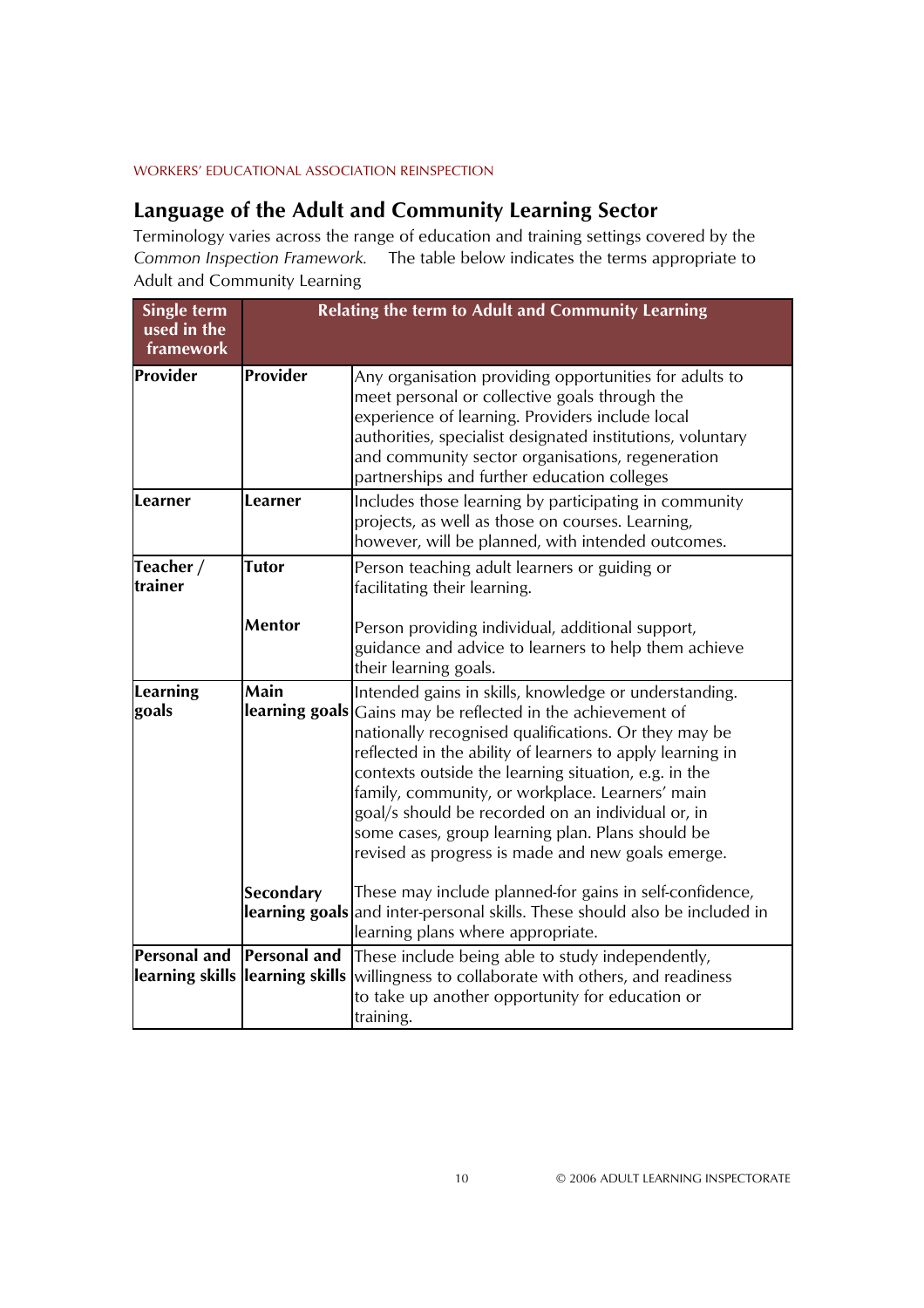# **Other terms used in Adult and Community Learning**

|                                                        | <b>Relating the term to Adult and Community Learning</b>                                                                                                                                                                                                                                                                                                                                                                                                                                                                                                                                                                                                                                                                                                                         |
|--------------------------------------------------------|----------------------------------------------------------------------------------------------------------------------------------------------------------------------------------------------------------------------------------------------------------------------------------------------------------------------------------------------------------------------------------------------------------------------------------------------------------------------------------------------------------------------------------------------------------------------------------------------------------------------------------------------------------------------------------------------------------------------------------------------------------------------------------|
| Unanticipated,<br>or unintended<br>learning<br>outcome | Adults often experience unanticipated gains as a result of being<br>involved in learning. These include improved self-esteem, greater<br>self-confidence and a growing sense of belonging to a community.<br>Gains of this kind should be acknowledged and recorded in any<br>record of achievement.                                                                                                                                                                                                                                                                                                                                                                                                                                                                             |
| Subject-based<br>programme                             | A programme organised around a body of knowledge, e.g. the<br>structure and usage of the French language or ceramic glazing<br>techniques. Students could be expected to progress from one aspect<br>of the subject to another, to grasp increasingly complex concepts or<br>analyses or to develop greater levels of skill or to apply skills to a<br>new area of work.                                                                                                                                                                                                                                                                                                                                                                                                         |
| <b>Issue-based</b><br>programme                        | A programme that is based on the concerns, interests and<br>aspirations of particular groups, for example members of a Sikh<br>Gurdwara wanting to address inter-faith relations in their town, or<br>parents worried about the incidence of drug abuse in their locality.<br>Issue-based learning tends to be associated with geographically<br>defined communities, but the increasing use of electronic means of<br>communication means that this need no longer be the case.<br>Progress is defined in terms of the group's increasing ability to<br>analyse its situation, to access new information and skills which<br>will help it resolve its difficulties and generate solutions and its<br>growing confidence in dealing with others to implement those<br>solutions. |
| <b>Outreach</b><br>provision                           | Provision established in a community setting in addition to<br>provision made at an organisation's main site(s). Outreach<br>programmes may be similar to courses at the main site(s) or be<br>designed to meet the specific requirements of that community.                                                                                                                                                                                                                                                                                                                                                                                                                                                                                                                     |
| based work                                             | Neighbourhood- The provider's staff have a long-term presence in a local community<br>with a specific remit to understand the concerns of the local<br>residents and develop learning activities to meet local needs and<br>interests.                                                                                                                                                                                                                                                                                                                                                                                                                                                                                                                                           |
| <b>Community</b><br>regeneration                       | The process of improving the quality of life in communities by<br>investing in their infrastructure and facilities, creating opportunities<br>for training and employment and tackling poor health and<br>educational under-achievement. Community regeneration requires<br>the active participation of local residents in decision-making.<br>Changes and improvements are often achieved either directly or<br>indirectly as a result of the adult learning activities which arise from<br>this.                                                                                                                                                                                                                                                                               |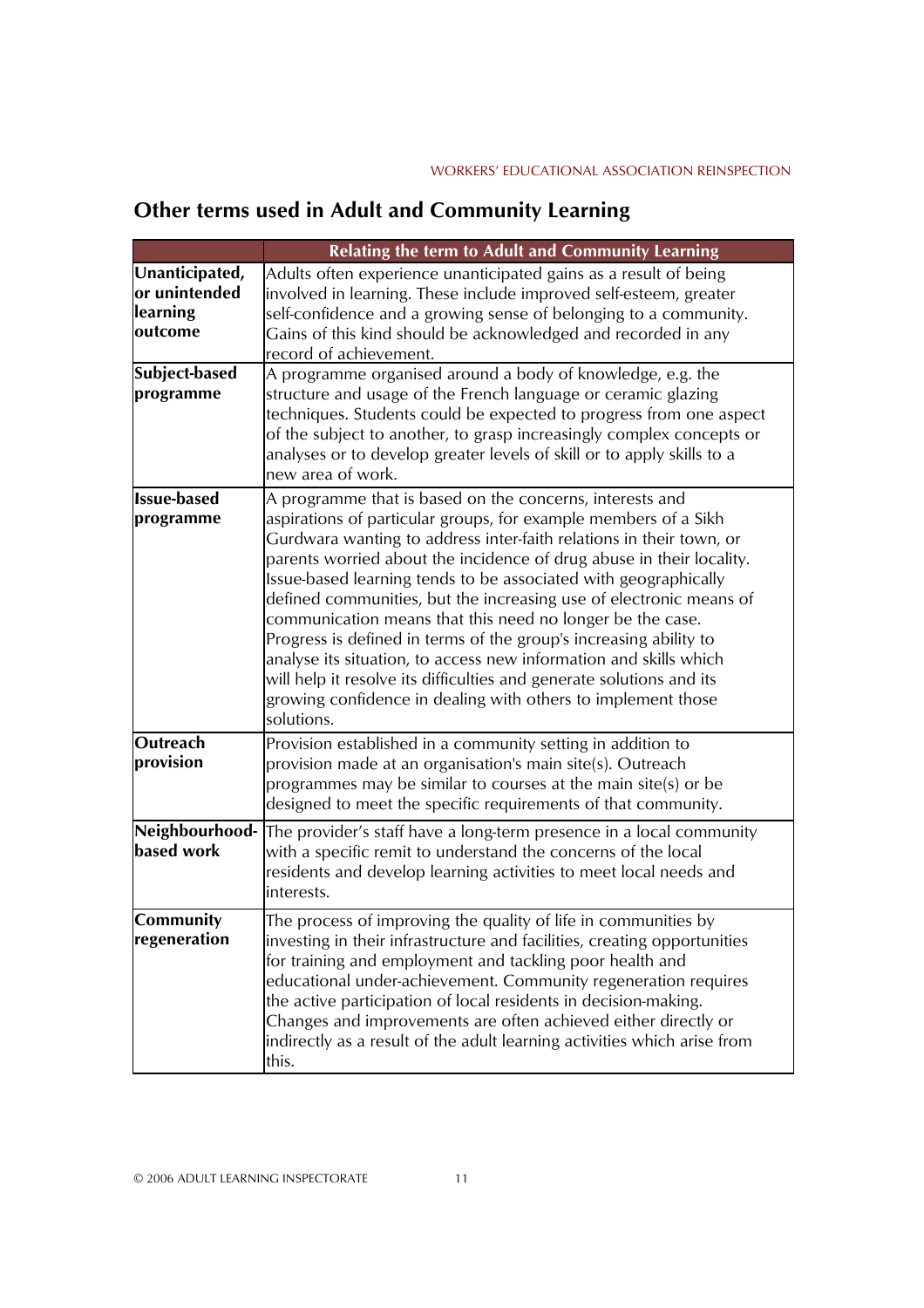|                                   | <b>Relating the term to Adult and Community Learning</b>                                                                                                                                                                                                                                                                                                                                      |
|-----------------------------------|-----------------------------------------------------------------------------------------------------------------------------------------------------------------------------------------------------------------------------------------------------------------------------------------------------------------------------------------------------------------------------------------------|
| Community<br>capacity<br>building | The process of enabling local people to develop the knowledge,<br>skills and confidence to take advantage of opportunities for<br>employment, training and further education and to become<br>selfmanaging, sustainable communities.                                                                                                                                                          |
| <b>Active</b><br>citizenship      | The process whereby people recognise the power they have to<br>improve the quality of life for others and make a conscious effort to<br>do so: the process whereby people recognise the power of<br>organisations and institutions to act in the interests of the common<br>good and exercise their influence to ensure that they do so. Adult<br>learning contributes to active citizenship. |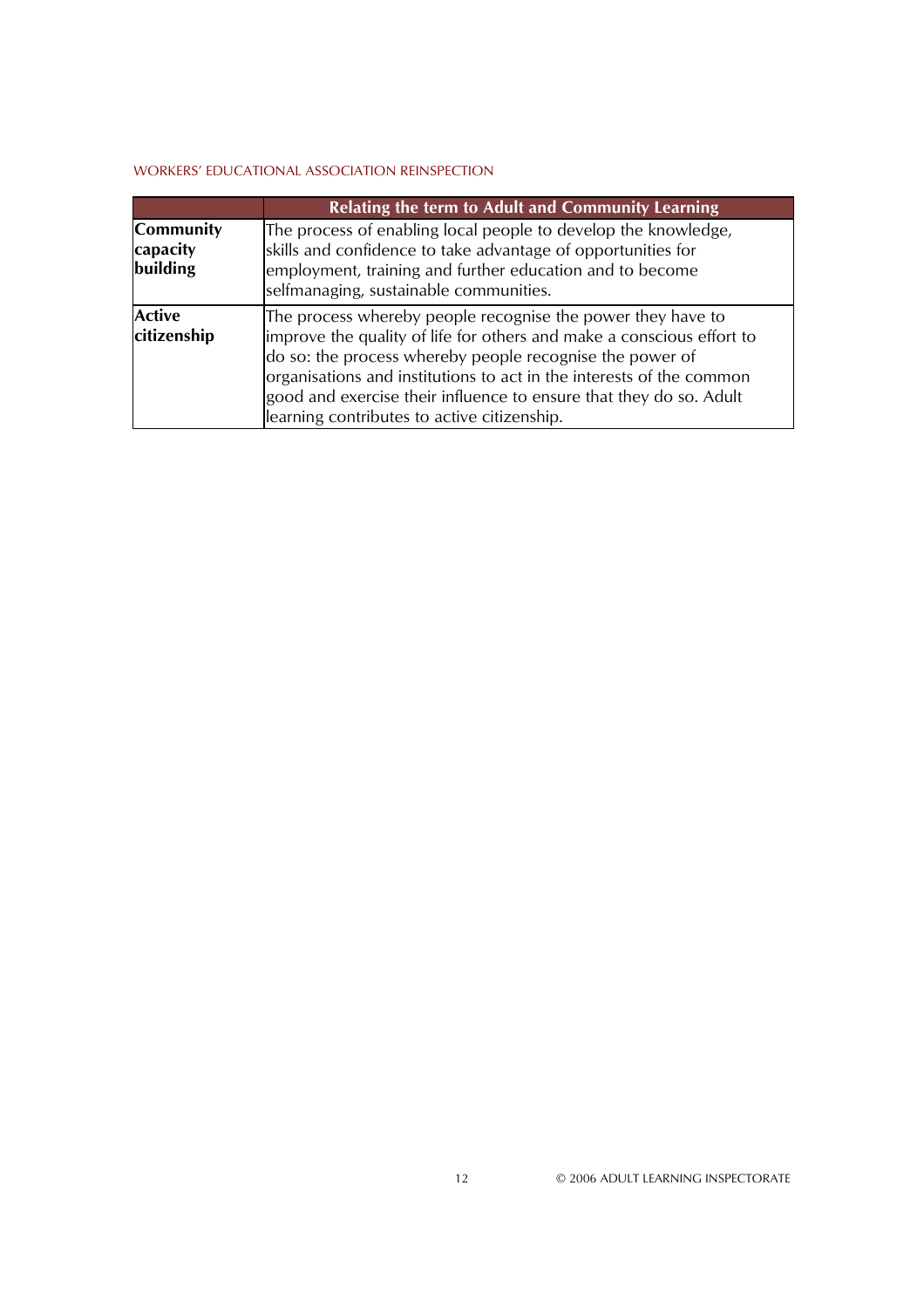# **DETAILED REINSPECTION FINDINGS**

# **LEADERSHIP AND MANAGEMENT Grade 3**

*During the reinspection process, the inspectors identified the following strengths and weaknesses:*

# **Strengths**

- ! strong leadership and management of change
- ! strong and active contribution of volunteers at all levels
- ! effective action to restore financial and operational stability
- ! productive partnership working and effective targeted projects to widen participation
- effective action to secure improvement in the quality of provision

### **Weaknesses**

- insufficient management and support in some subject areas and in some regions
- ! insufficient progress in securing effective additional support for all learners
- poor recording and monitoring of learners' achievements on accredited programmes

28. At the previous inspection, several weaknesses, including the insufficiently secure governance, supported the overall judgement of inadequate leadership and management. Through strong leadership, the WEA has managed effectively an ambitious programme of change and improvement. It has made good progress in creating a sound basis for effective governance. A conference held in October 2005 agreed changes in governance that gave the trustees a much clearer idea of their roles and powers. The general secretary toured the country to consult the members and ensure that they understood the proposed changes. All of the planned changes have been implemented on time. There are clear distinctions between the responsibilities of the board and those of the WEA committee. There are now portfolio holders for education, finance and employment. The scrutiny of educational performance against national and regional targets is improving. Planned changes to corporate and regional management have strengthened the management of staff and provision. The association has reorganised itself from 12 districts into three directorates and nine English regions. It has introduced better ways of planning the curriculum to meet more effectively the needs of priority groups of learners. The WEA has a number of plans to establish clear routes for further growth and development. These plans form the basis for improvements in curriculum leadership, the quality and use of management information, curriculum review and planning, the performance management of staff, and regional management. The good reputation of the WEA and its national profile has been largely restored.

29. The previous inspection recognised the strong and active involvement of volunteers in the WEAís work. Learners continue to have high levels of involvement in branches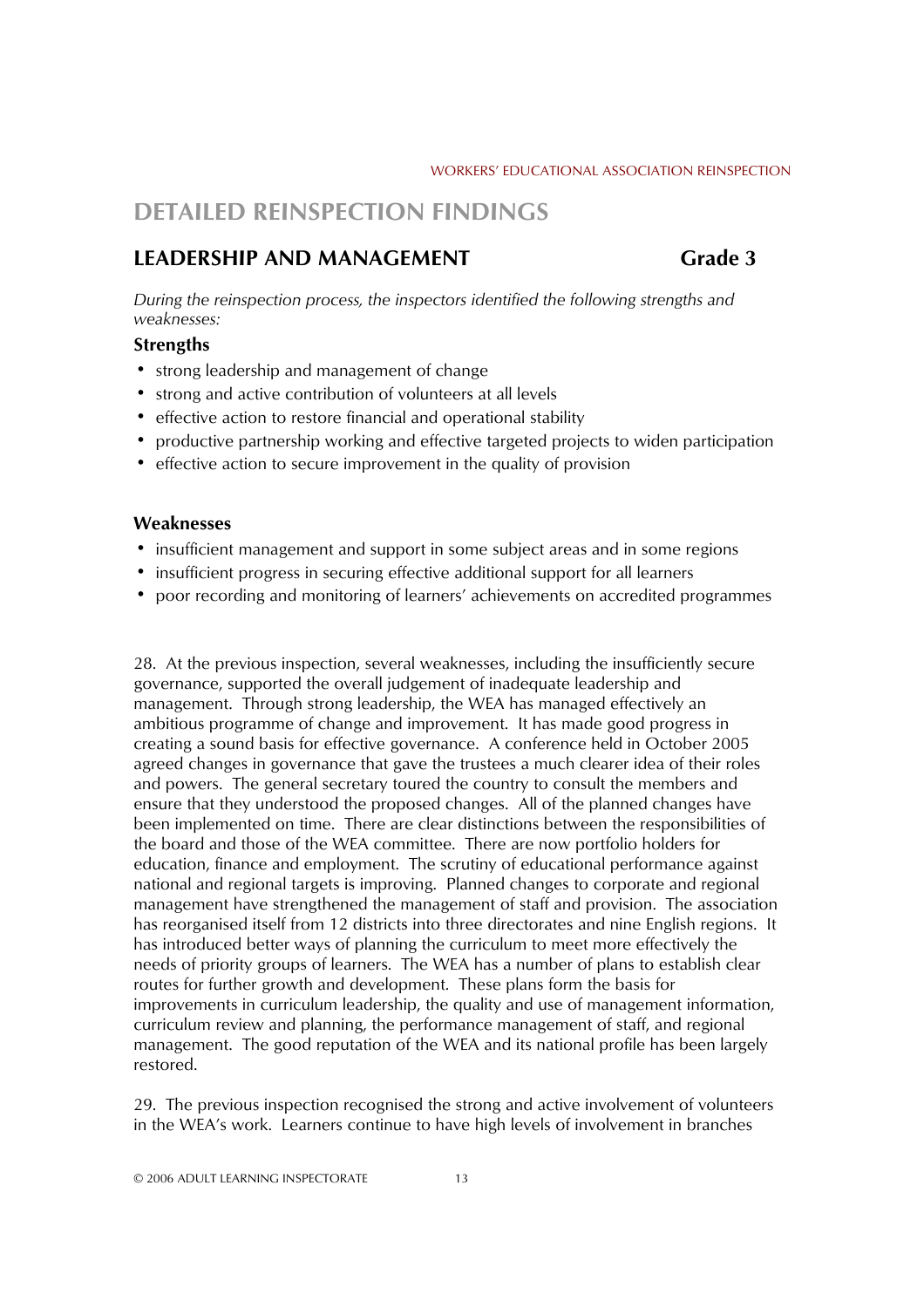and regional committees and remain strong advocates for the WEA and its values. Experienced volunteers hold positions of considerable influence on the national executive committee. They use their own specialist knowledge, in areas such as law and property development to add considerably to the range of skills available to the WEA. They are strong and committed advocates of the WEA's work. The WEA continues to improve volunteer training and strengthen the role of volunteers in regional management. In the Yorkshire and Humberside region, for example, committee members have attended interview training. Better trained committees have led to better scrutiny of education and finance matters. However, educational scrutiny is less well developed in some regions.

30. The measures put in place at the time of the previous inspection have gone a long way to restoring the financial stability of the WEA. A much more professional approach to financial management is in place and new finance managers have been appointed to three regions. Over half of the additional advance of £3 million from the LSC has been repaid. The incorporated charity has established the capacity to generate unlimited additional funds through its trading arm. The WEA has exceeded its financial targets during the past year and increased its reserves. Financial controls are stringent. The monitoring of financial performance against targets, both nationally and in the regions, is strong. Regions failing to meet their targets have received additional support in reducing the deficit. In the southwest region, the forecast deficit of £180,000 was reduced to £80,000. There is a much stronger focus on cost control and income generation.

31. The use of management data and target-setting was a weakness at the previous inspection, but is now satisfactory. Improvements include the development of regular learning management reports that enable managers to analyse provision more effectively and to set and monitor targets. These reports supplement the established programme review statistics circulated electronically to all staff three times a year. The information systems group was set up to oversee the collection, use and reliability of data. Performance targets are set at all levels nationally and within regions, including for tutor organisers. Learning management reports enable managers to monitor trends more effectively and to take immediate action. The quality of data is robust. Regions have set targets for priority learner participation and equality and diversity impact measures for 2005-08. There are better tools for costing individual courses. However, not all middle managers are trained sufficiently in the use of the data and those in the southwest region have insufficient access to the data. Tutor organisers and middle managers do not always fully understand how their individual targets contribute to those of the region. Not all staff have suitable computers to access the data. There is not enough use of data in management in the northeast region.

32. The monitoring of health and safety was a weakness at the previous inspection and is now satisfactory. An up-to-date handbook listing revised health and safety procedures has been widely disseminated. One of the trustees is a portfolio holder for health and safety across the organisation and each region has a health and safety co-ordinator. Further information is available to tutors on the WEA website and there has been training on risk assessments. Senior managers have started to analyse reports on incidents and accidents in the regions. Since September, tutors complete risk assessments for their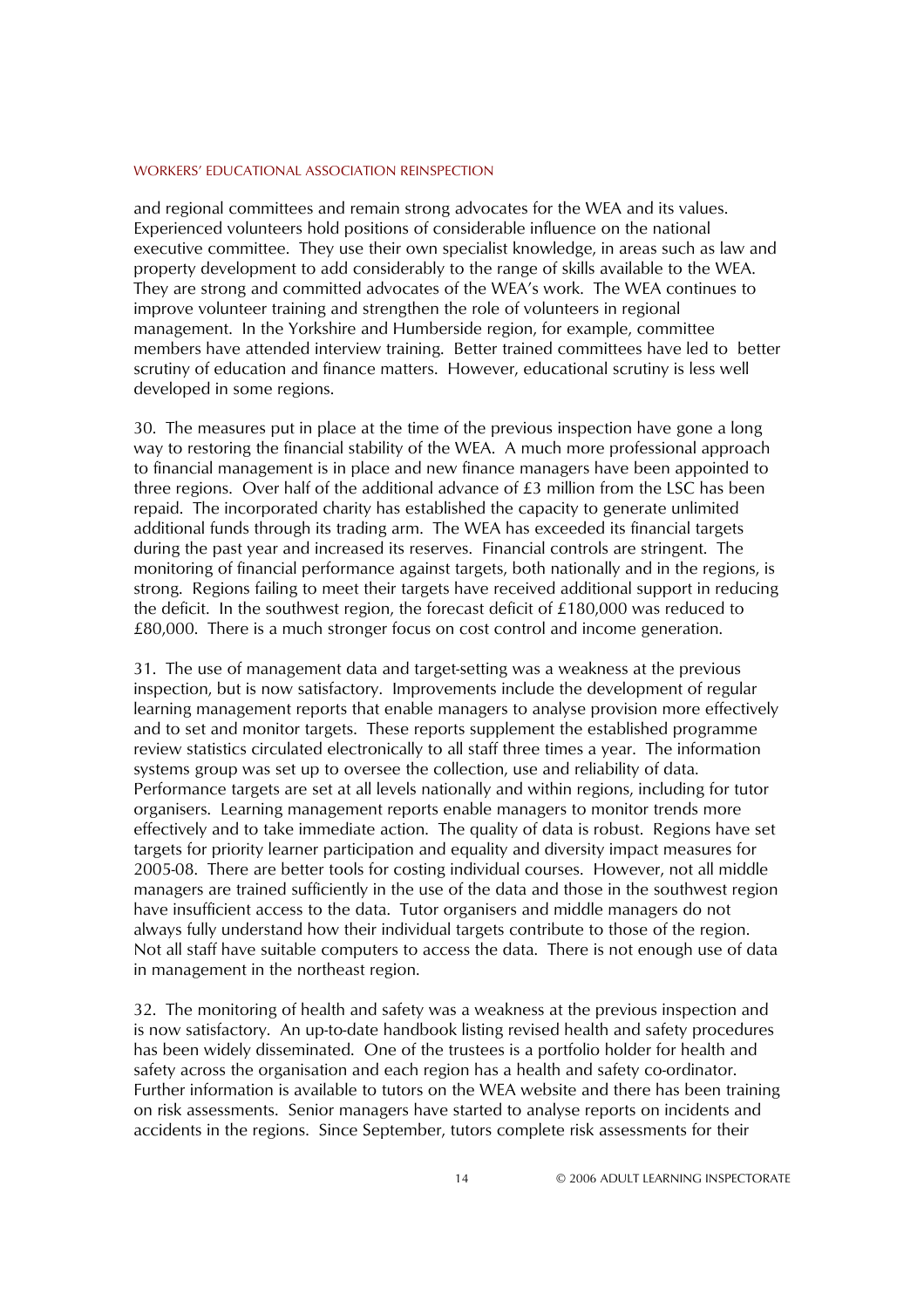courses. Regions have carried out their own audits and contribute to national audits of safe working. The audits identify the need for better staff awareness of health and safety procedures and risk assessment. Further work is needed to raise the profile of risk assessment and the learning environment. Accommodation checks and health and safety systems are incomplete in the southwest and northeast regions.

33. Arrangements for managing staff performance are now satisfactory. Processes have been updated and standardised documents are now used for tutors' contracts, job descriptions and application forms to ensure greater consistency. Performance management workshops are held to increase staff knowledge. There are annual reviews of the performance of all established corporate and regional staff. The association management team monitors more effectively the contribution of staff to monthly educational targets. Simpler models are being devised for reporting from regions. Regional managers monitor individual staff targets more thoroughly, although this is less well developed in some regions. Staff have a clearer understanding of line management roles and responsibilities. The northeast region is restructuring its management team and progress has been slower.

34. Communication with staff and members has improved. The WEA News keeps staff and members informed of developments. There are significant improvements in the range and quality of materials available through the WEA's website. Greater use is made of teleconferencing to enable staff to participate in regional and national management meetings. Pre-course information for prospective learners varies in quality and does not always provide sufficient information about the level of the course or what learners should expect.

35. There were weaknesses in the management of subjects and additional learner support at the previous inspection. In spite of some progress, weaknesses still exist in these areas. The management of, and support for, individual subjects is still not good enough in some regions and some subjects. There are generally clearer arrangements for line management, improved communications, and better sharing of good practice in most regions. Regions are beginning to plan their curriculum offer more thoroughly and to plot progression opportunities. There is a larger volume of targeted work and skills for life courses. For example, the workplace provision has grown by 18 per cent since 2004. However, there is uneven quality in strategic planning, the targeting of provision, the availability of specialist resources, pre-course information and specialist support for tutors. There is insufficient subject expertise and leadership in English for speakers of other languages (ESOL) and languages. The quality of teaching and learning in ESOL has not improved consistently in all regions. In most other areas of learning it is generally satisfactory, but not in all regions. In some regions, there remain unfilled vacancies for subject leaders. Curriculum planning is not fully effective in some voluntary branches.

36. At the time of the previous inspection, there was no overall strategy for the development of literacy, numeracy and language support, and arrangements for initial assessment were inadequate. There is still a weakness in the systematic application of initial assessment across all areas of learning and in all regions. Some improvements have been made. The revised skills for life strategy raised the profile of literacy,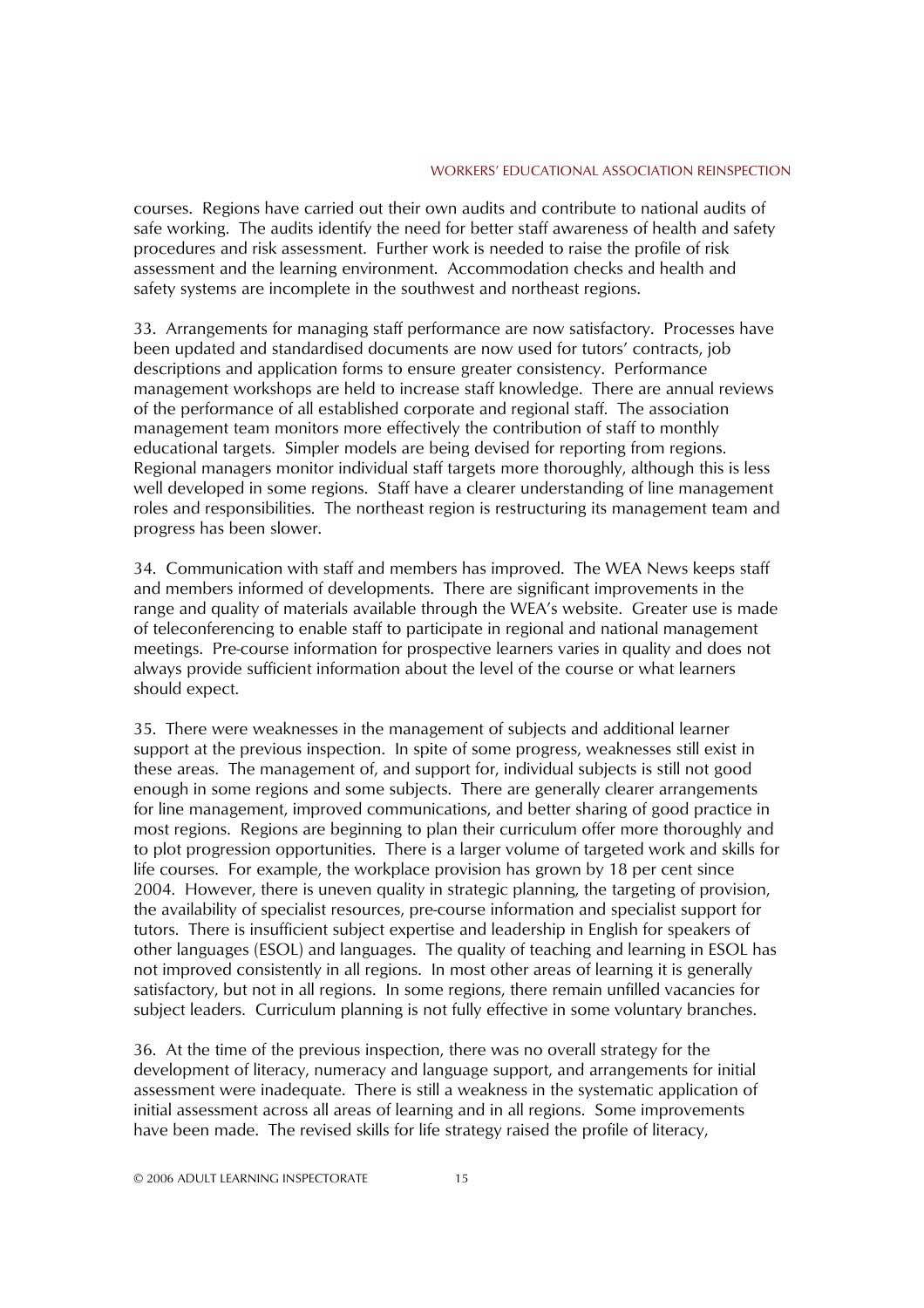numeracy and language support in the regions. Additional training helped some tutors identify opportunities for the development of literacy, numeracy and language skills in their courses. Tutors receive additional guidance in their revised handbook. Support for learners is good and is fully integrated in courses targeted at priority groups of learners. However, the WEA does not have a comprehensive picture of the level of learnersí additional needs. In foundation programmes, the information from initial assessment is not used sufficiently to plan individual learning. Targets to raise the level of literacy, numeracy and language support are modest but are not being met in some regions. Managers do not adequately monitor the effectiveness of the support provided. The take-up of support is very low.

### **Equality of opportunity** Contributory grade 3

37. The strength in partnership working and the development of projects to widen participation identified at the previous inspection has been maintained. The WEA has continued its work with a wide range of partners including trade unions, community agencies, local authorities, and schools. The overall proportion of learners enrolled on targeted provision has increased from 51 per cent in 2002-03 to 54 per cent in 2004-05. Further work with trade unions has extended the provision in the workplace aimed at developing the skills of lower paid workers. The WEA makes use of a very wide range of venues to extend opportunities for learning in local contexts and to attract different target groups. Community provision is developed in response to the needs of a diverse range of learners.

38. Half of the learners recruited in 2004-05 reported that they had not participated in education in the previous three years. A quarter of learners live in areas designated as disadvantaged. The proportion of enrolments by learners with no prior qualifications has increased from 16.6 per cent in 2003-04 to 20.5 per cent in 2004-05, and with physical disability from 10.5 per cent to 12 per cent during the same period. The overall proportion of male learners, at 25 per cent, and the proportion of minority ethnic learners, at 10 per cent, have remained the same in each year. The proportion of minority ethnic learners is in line with the national profile and exceeds some local demographic profiles.

39. The planning of targeted provision has improved through feedback from partners and access to more detailed information on the demographic profile of recruited learners. Equality and diversity impact measures have been set at regional level for 2005- 06, and regional targets have been agreed for the recruitment of WEAís priority learners.

40. The monitoring of equality of opportunity was identified as a weakness at the previous inspection. The monitoring and promotion of equal opportunities are now satisfactory. A project group has been set up to promote diversity in the WEA's workforce and a new post of development and diversity manager has been established. The equality and diversity policies have been revised to meet new legislative requirements. There is a child protection policy with a named officer responsible for child protection nationally and in six of the nine regions. The policy has recently been amended to take account of responsibilities under the Children Act 2004. In November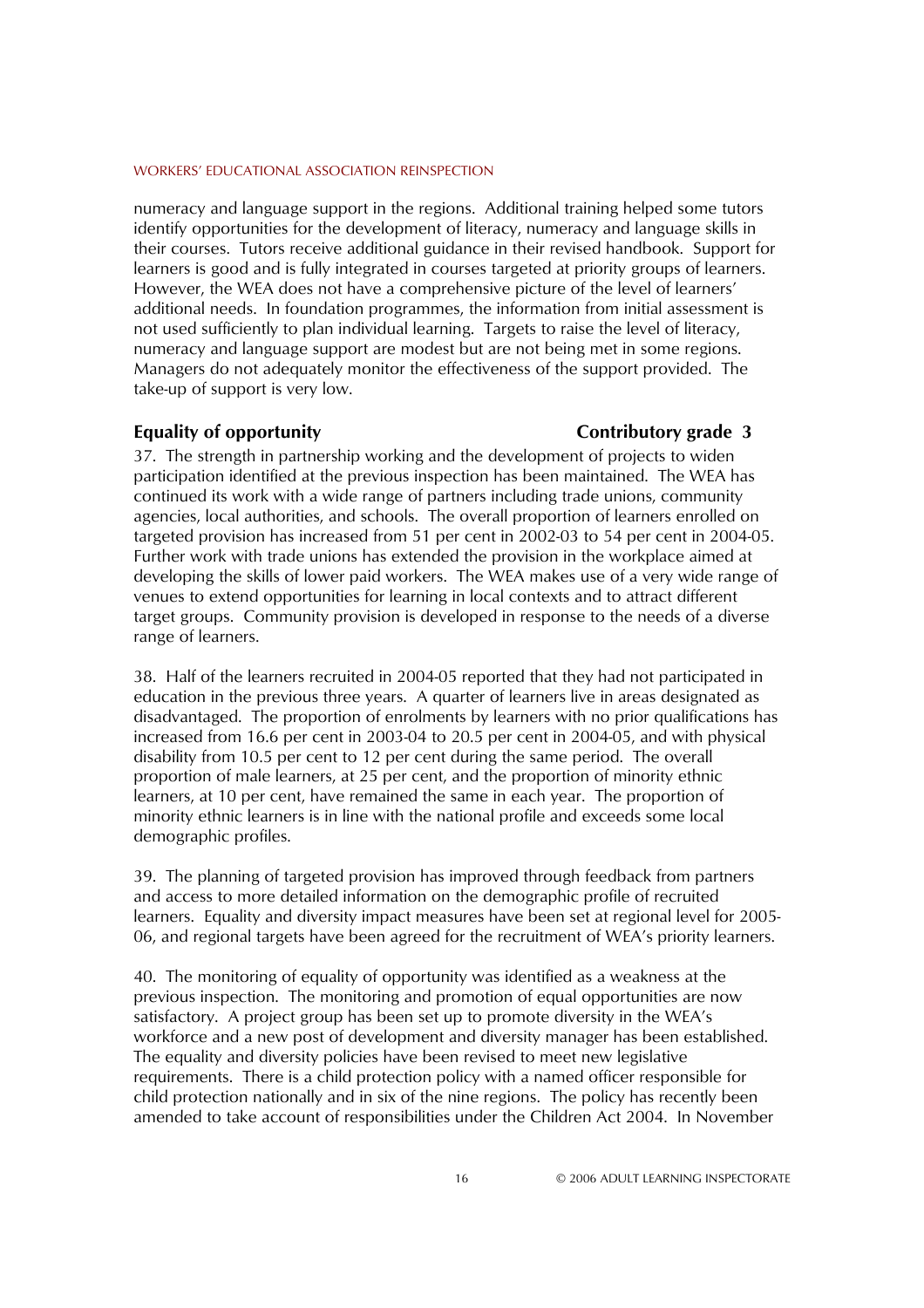2005 the WEAís equality and diversity policy was relaunched at a training day for regional secretaries, regional chairs and volunteers. Equality and diversity training packs have been developed for use in the regions with a particular focus on promoting disability awareness.

41. Guidance has been centrally provided to regions on the minimum requirements for accommodation. Of the 3,081 venues currently being used by the WEA, 61 per cent have been subject to a health and safety and access assessment. In some cases, minor adjustments have been made to buildings or action has been taken to find alternative venues. However, there remain a few venues which are unsuitable for the learning activities and size of classes. Disability Discrimination Act starter kits were supplied to all regions in July 2005, including learning aids such as trackballs, key stickers for IT, colour overlays, sheet magnifiers, radio microphones, headphones, and a loop system. Some tutors are awaiting training in the use of these aids.

42. Improvements have been made in the collection of data on tutors. The number of tutors for whom no ethnicity data is recorded has significantly reduced in the past year, but still constitutes 13 per cent of all the tutors employed. The proportion of minority ethnic tutors is recorded at 6 per cent and remains below the profile of many of the WEA's learning communities. However, 86 per cent of the minority ethnic tutors are working in the targeted provision. The proportion of minority ethnic volunteers is also below local profiles. There are currently no minority ethnic members on the WEA's committee or on the board of trustees

43. There is too much variance between regions in the number of learners receiving support to overcome barriers to learning. The activities which take place in the regions to support learners are not always systematically recorded. There is insufficient sharing of good practice between regions in the way funds are used and in the forms of support provided. Recent centrally produced data reports on the use of funds have usefully identified specific areas for action at regional level. In 2004-05, a separate selfassessment report was produced for the provision of information, advice and guidance, and learner support. This has identified actions to remedy the weakness in the use of support funds. Induction materials for learners have been revised to more clearly identify the support available. The materials are available in community languages.

### **Quality assurance** Contributory grade 3

44. At the time of the previous inspection, arrangements for quality assurance were insufficiently established. They are now satisfactory. A quality improvement framework has been developed and adopted across the organisation. Additional policies and procedures have been devised which cover all key stages of the learners' experience. Tutors are issued with a comprehensive handbook which includes good practical advice for new tutors. Guidance for tutors is supplemented by further materials in some regions.

45. There has been effective action to secure improvement in the quality of provision. A well-devised quality improvement strategy has been developed by the WEA and is being effectively implemented in the regions. Good progress has been made in dealing with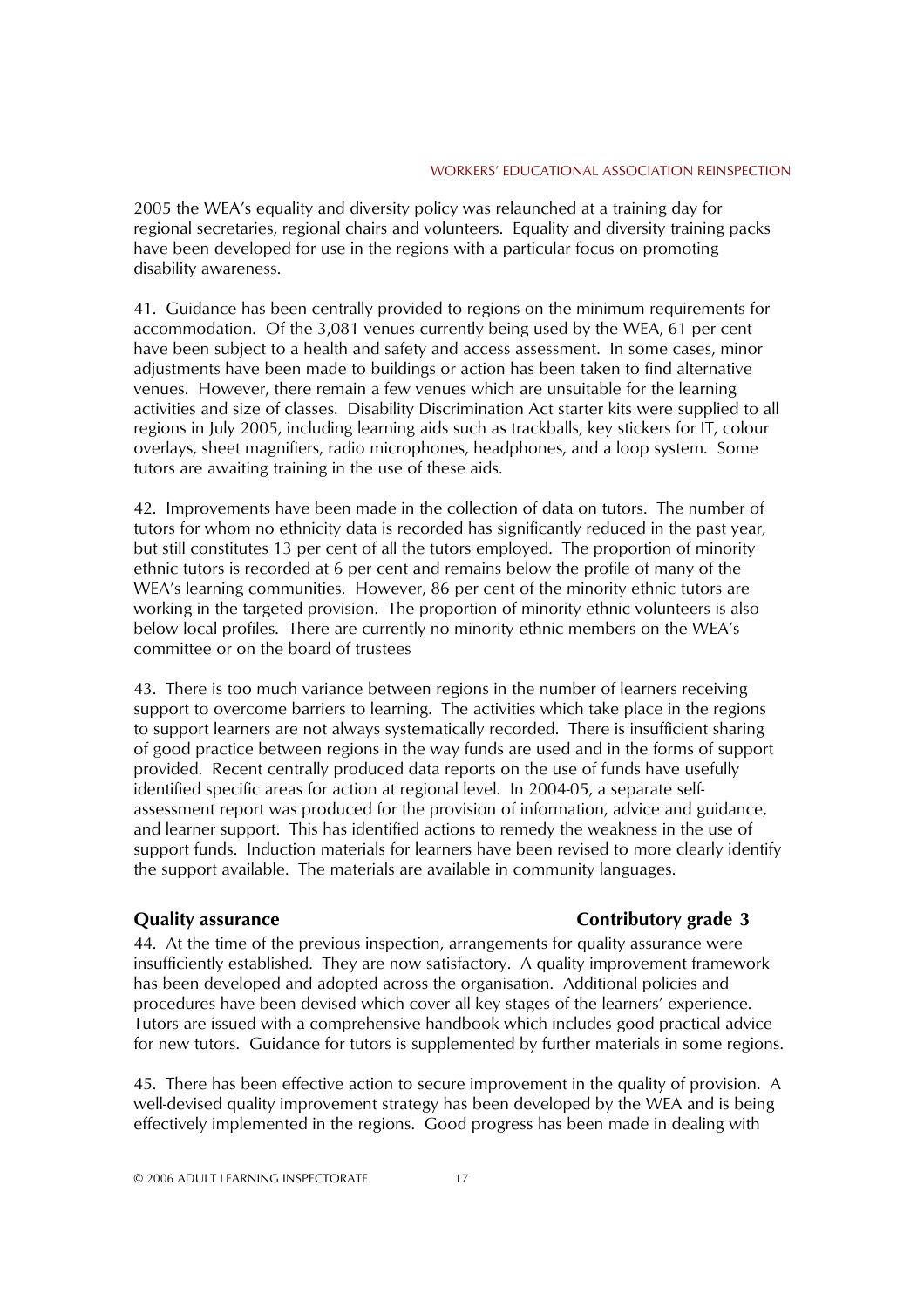many of the weakness identified at the previous inspection. For example, there has been significant improvement in the use of initial assessment in hospitality, sport, leisure and travel. Exercise and fitness tutors now assess learnersí physical condition when they start the course, even if they arrive after the first week. They have embraced the concept of monitoring learnersí progress, linking it to the staged process of the project in recognising and recording progress and achievement. Of the 12 sport and fitness lessons observed during the reinspection, only one was judged inadequate and half were good or better. In humanities, the curriculum is managed in a more systematic and cohesive way across all regions. Teaching and learning is now better and there is much greater consistency around the regions. Eighty-two per cent of the humanities lessons observed in the reinspection are good or better, compared with 62 per cent at the previous inspection, and the rest are satisfactory. All three areas of learning graded as unsatisfactory at the previous inspection are now satisfactory. In the overall grade profile for lesson observations, the proportion of unsatisfactory sessions has reduced from 13 per cent at the previous inspection to 8 per cent at reinspection. In the three areas graded as unsatisfactory at the previous inspection, the proportion of unsatisfactory teaching has reduced from 18 per cent to 10 per cent. Progress in reducing unsatisfactory teaching has been particularly marked in English, languages and communications, where less than 3 per cent of lessons are now inadequate, compared with 21 per cent at the previous inspection. However, there remains too much unsatisfactory teaching in ESOL.

46. Good progress has been made in developing quality circles over the past year. Regions work in groups of three to discuss quality improvement issues, such as training tutors to carry out observations of teaching and learning, moderating lesson observation reports, and the development and scrutiny of curriculum and regional self-assessment reports. The access to performance data has improved, and it is used more effectively to monitor programmes at national and regional levels. However, not all programme managers have a good enough understanding of the data or how to use it.

47. The WEAís procedures for observation of teaching and learning have been revised. Thorough written guidance has been issued and training provided for observers. More observations are being carried out in most regions, and the overall coverage by curriculum area and region is now accurately monitored centrally. Priority has been given to carrying out observations in curriculum areas graded as unsatisfactory at inspection and in observing new tutors. All observations are now graded and result in identified action points. Unsatisfactory sessions result in follow-up observations. Branches are now better informed about what criteria are used to judge teaching, and are less swayed by high praise from learners who are not necessarily aware of alternative approaches or better provision around the regions. The revised scheme has been effective in generating constructive discussion among tutors and managers about teaching and learning, and in the identification of good practice. A useful cross-regional moderation exercise has been carried out which has identified a need for greater consistency in grading and in improving the quality of reporting in some cases. However, the number of observations carried out in some regions and in some areas of learning remains too small.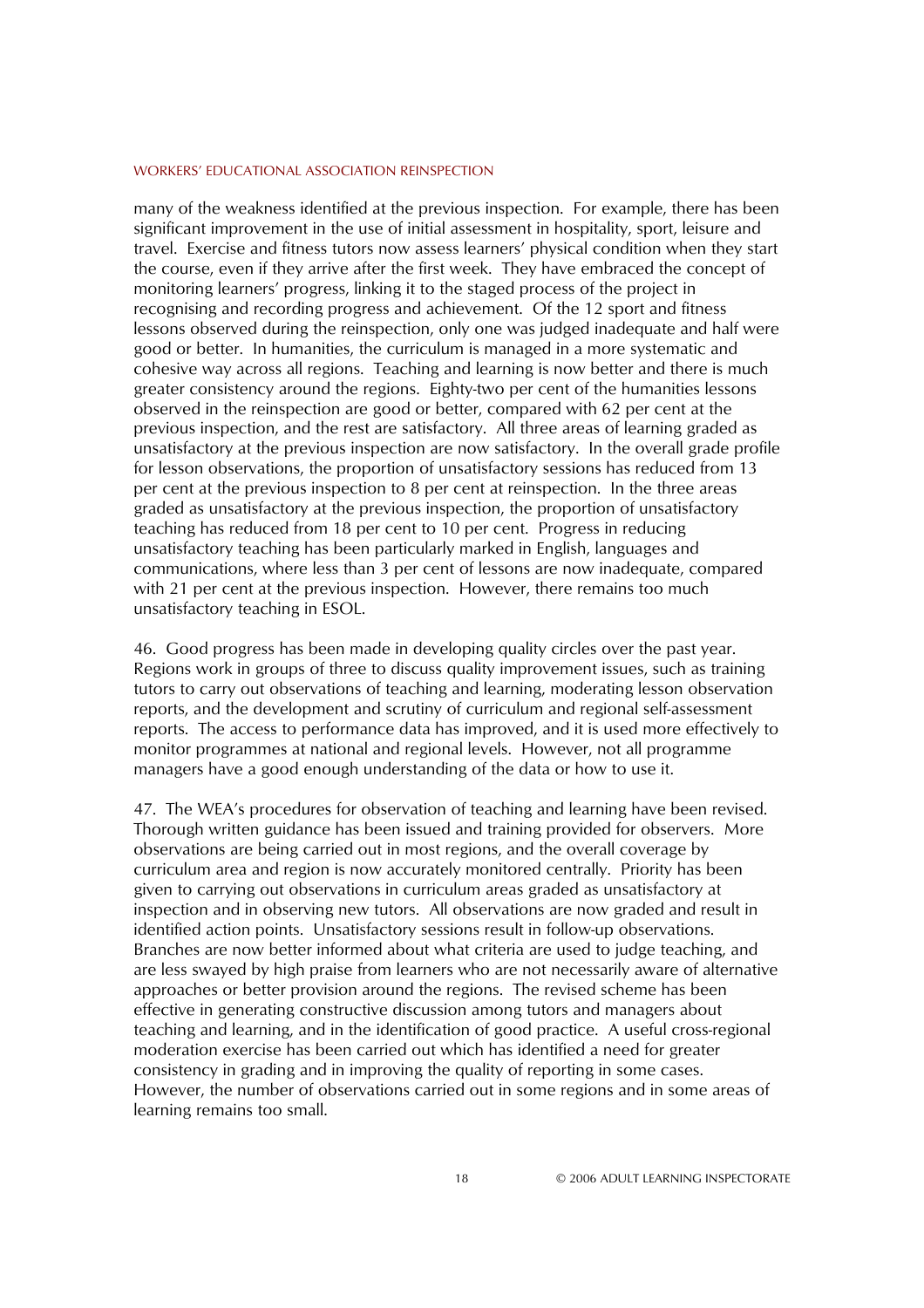48. Tutors are being given guidance and training in the further development of procedures to recognise and record progress and achievement in non-accredited programmes. The WEA has been implementing these procedures over two years with different schemes being trialled in the regions. In some curriculum areas, such as English, languages and communications, progress has been satisfactory. However, the staged process is less well established in other curriculum areas. Some tutors in visual and performing arts and media do not have a good understanding of the process and in some cases there is insufficient recording of learners' progress. In foundation programmes and visual and performing arts and media, tutors are setting learning objectives which are too general or not measurable.

49. There is no common approach to collecting learners' feedback. There has been nationally organised sampling of learnersí views on specific developments, for example the use of revised induction materials, and equality and diversity. Some of the paperwork used in the regions to collect feedback elicits general responses that are not evaluative or critical enough to guide planning and development. Revised guidance has been issued to tutors and learners on complaints and appeals procedures. A free telephone line and e-mail box for suggestions and feedback have been introduced. Common procedures have been introduced for the logging of complaints at regional level.

50. The self-assessment process has been revised and the most recent report closely matches many of the inspectors' findings in leadership and management. National and regional guidelines have been developed and consultative processes have improved. The WEAís work is scrutinised and challenged effectively through the work of quality circles, the volunteer educational portfolio holder at regional level, and the education board and education scrutiny panel at national level. The assessment process incorporates in-year review as well as annual reporting. Course reports and regional curriculum reports vary in quality, and inspectors identified additional weaknesses to those in the self-assessment report. Some reports are well structured around the key questions in the Common Inspection Framework, but others are too descriptive and insufficiently evaluative. Some make insufficient use of learners' feedback. Course reports have not provided timely and accurate assessment of learners' achievement, particularly for the 14 per cent of learners on accredited programmes.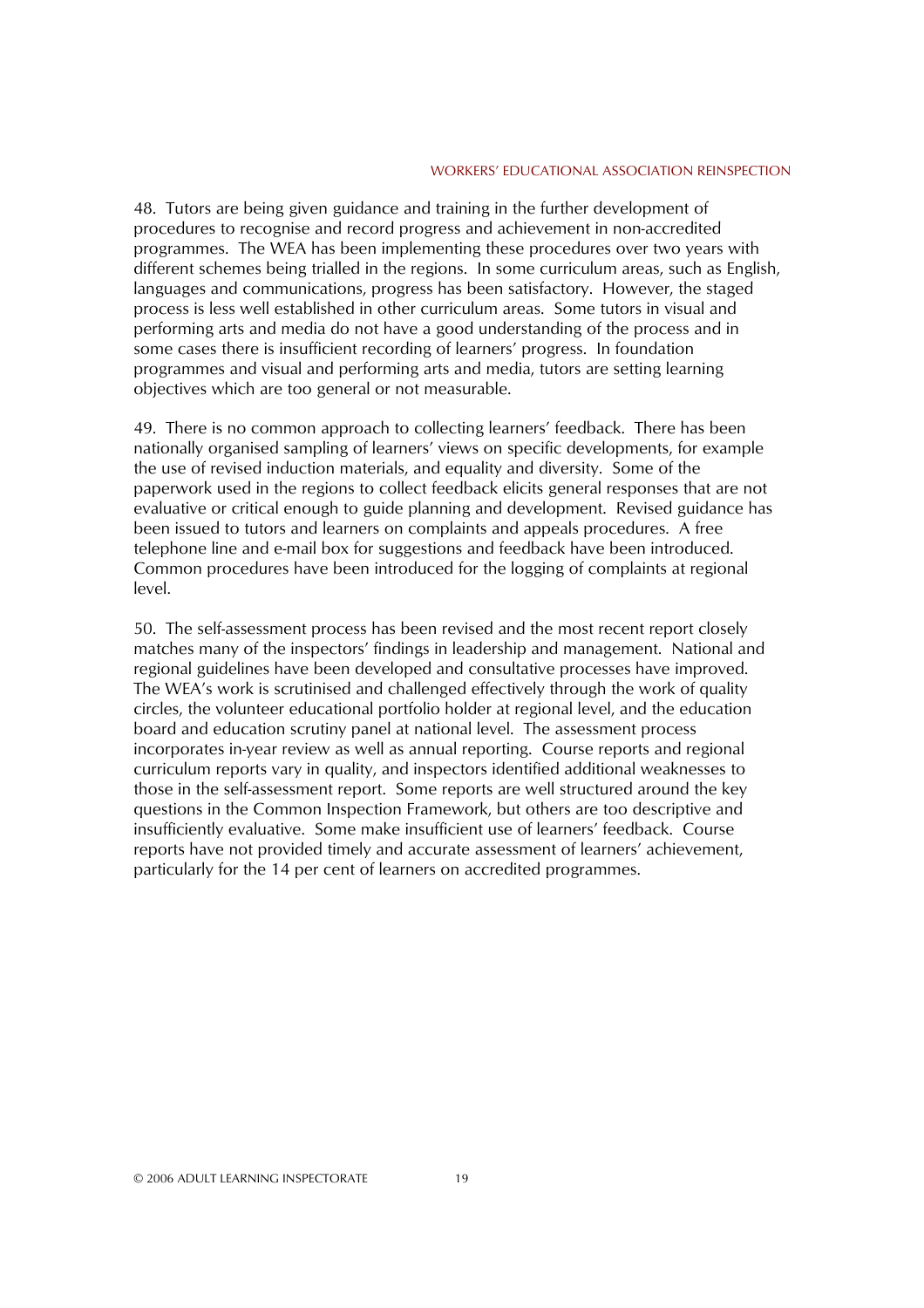# **AREAS OF LEARNING**

| Visual & performing arts & media<br>Grade 3 |                              |                              |
|---------------------------------------------|------------------------------|------------------------------|
| <b>Programmes inspected</b>                 | Number of<br><b>learners</b> | <b>Contributory</b><br>grade |
| Adult and community learning                | 11869                        |                              |

*During the reinspection process, the inspectors identified the following strengths and weaknesses:*

### **Strengths**

- good enrichment activities
- particularly effective use of arts to enrich individual learners' lives and communities
- significant actions to improve provision

### **Weaknesses**

- insufficient use of assessment to aid learning and measure progress
- ! insufficient development of progression opportunities

### **Achievement and standards**

51. The development of learnersí subject skills is satisfactory. A few learners achieve high standards. For example, in a lesson of abstract art, learners completed large, complex abstract paintings based on the work of Kandinsky and Miro. Most learners gain self-confidence and self-esteem from sharing their interests and learning new skills. For example, learners with mental health issues who completed a creative textiles course had gained sufficient confidence to become learning support workers at the centre. Some courses offer good stepping stones to other opportunities. For example, in a radio broadcasting class aimed at unemployed male learners, live radio programmes are produced using commercial software. Learners have progressed into the media industry or into further education. However, in too many lessons there is too much emphasis on the social benefits to learners rather than on skills development. Success rates on the small number of accredited courses are low. In some art lessons there is too much copying from photographs, postcards and magazines, much work is not experimental enough, and the focus is narrow.

## **Quality of education and training**

52. Teaching and learning are satisfactory. Most of the weaknesses in classroom management seen at the previous inspection have been overcome. Tutors are enthusiastic and their passion for their subject inspires learners. Many learners are highly motivated and keen, and enjoy their lessons. In music and arts theory lessons, tutors successfully encourage lively debate and discussion. Tutors provide sensitive individual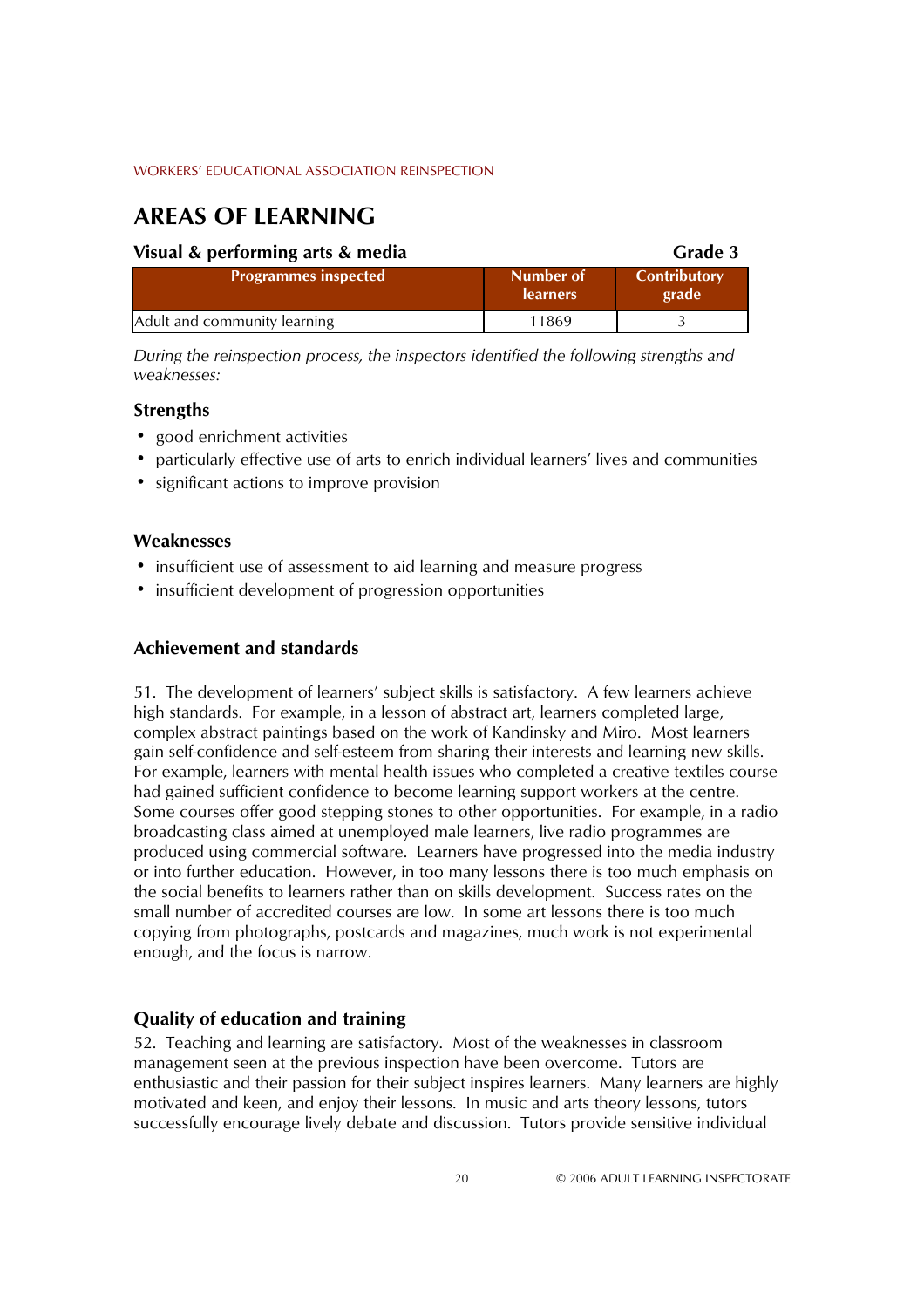advice and helpful guidance during lessons. They carry out skilful demonstrations of techniques but these are not always broken down into separate processes that can be easily understood by learners. For example, in a practical art class a tutor spent a long time demonstrating a complex technique without breaking down the learning points or providing any aids for learners. When learners tried this for themselves they were unable to complete the task without extensive help. Some tutors do not always plan lessons well and learners are left waiting to be seen to continue the next step of an activity.

53. The WEA continues to provide good enrichment activities in many classes, including trips to galleries, theatres and exhibitions. These were strengths at the previous inspection, and they remain so. Most tutors plan their schemes of work carefully to include preparation for visits and discussion afterwards. Many tutors use the visits as an integral part of the course, designing projects and activities that are highly relevant. Trips are planned by tutors, volunteers and learners to enhance learnersí aesthetic awareness. For example, learners visited French cathedrals with their tutor to learn about stained glass windows, extending their experience and perceptions of this art form. Learners are encouraged to share their experiences with other learners. For example, in an Italian architecture appreciation course, learners who had visited Paphos and Rimini gave talks about their experience to the group.

54. As in the previous inspection, the WEA continues to use the arts particularly effectively to enrich individual lives and communities. Inspired and innovative projects are designed with community groups throughout the provision. For example, in Liverpool, 15 community organisations and 137 learners from diverse groups worked with Channel 5 and the Arts Council to produce work that was exhibited in two galleries. Another thought-provoking project, called Ten Feet Away, involved homeless people learning to use video equipment to make a film, which has been featured at festivals in London and promoted on the WEA website. In a radio production class, unemployed learners were learning to produce and present a local radio programme using broadcast standard software. This experience enabled them to find employment in the media industry.

55. Support for learners is satisfactory. Tutors are sensitive to the needs of all their learners and give good individual support. If additional learning needs are identified, support is provided. However, there is no formal, consistent way of identifying these needs. For example, in a practical art class a learner with an identified medical condition was given effective individual support in class by a volunteer from a charity associated with the condition. In targeted classes, organised additional support is good. For example, in a clothes-making class aimed at Asian women, a support worker acted as a translator and encouraged learnersí understanding of English. A complex needs dance group was well supported by three additional staff, enabling learners to participate fully. However, support for literacy, numeracy and language needs is not provided systematically. The WEA does not adequately check whether learners require additional literacy, numeracy or language support.

56. Most tutors have adequate lesson plans and schemes of work, and pay good attention to safe working practices. Assessment was inadequate at the previous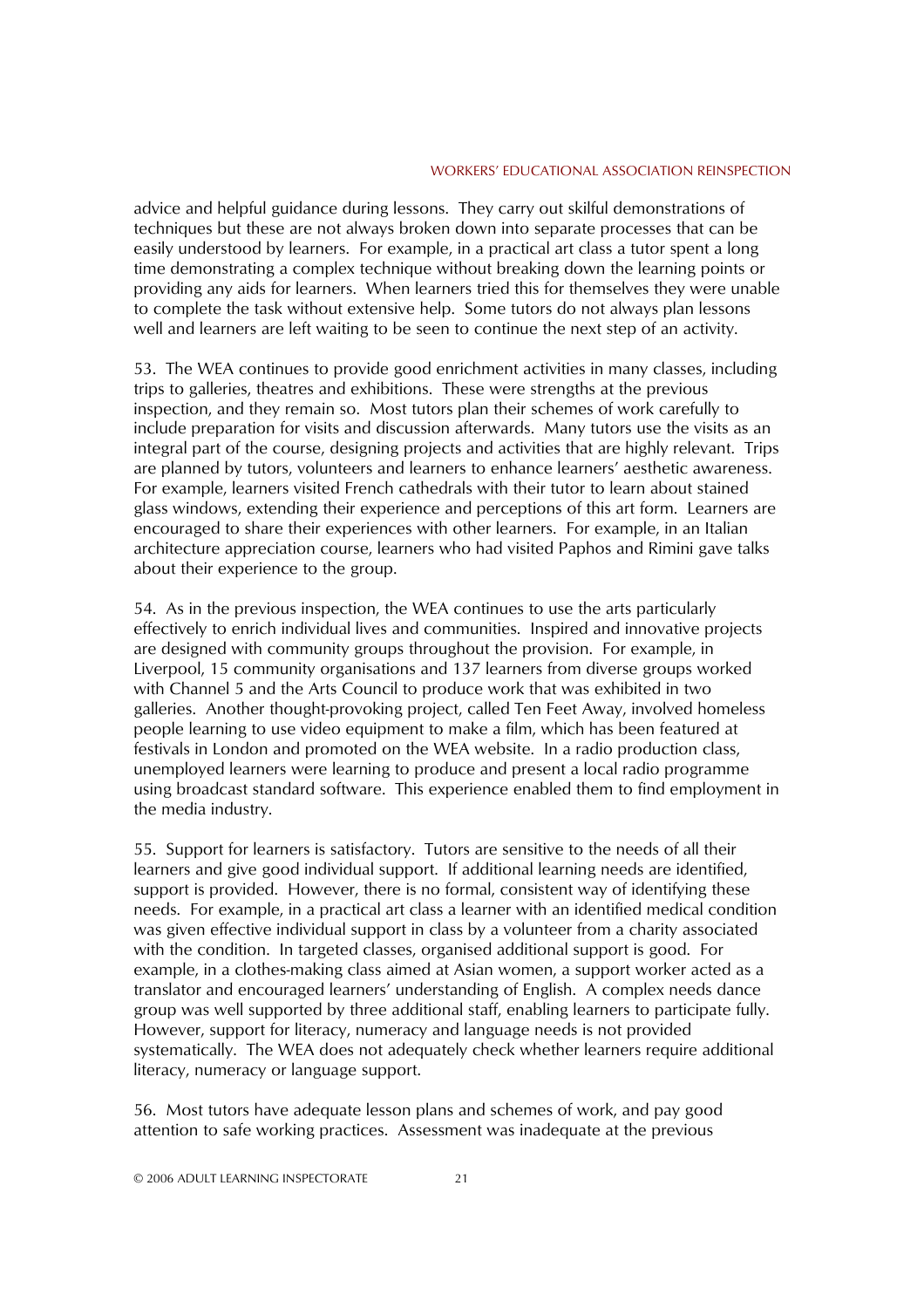inspection. There have been improvements, and tutors now make sure learners record their progress using weekly diaries or progress sheets. However tutors still do not make sufficient use of assessment to aid learning or measure progress. They do not place enough emphasis on challenging, extending and developing learnersí skills. Initial assessment is informal and does not always identify individual learning goals. Tutors are not setting clear individual learning objectives. Many objectives are too general and not measurable. Some learners attend similar courses for many years and do not progress to higher levels of work. There is poor ongoing feedback to learners on their progress, and some assessments only record the completion of a project. Learners are encouraged to complete learning diaries but the written feedback that tutors give on these is often congratulatory and not developmental enough.

57. The WEA does not offer enough progression opportunities for learners. Many learners are repeating classes with no opportunity to progress to higher levels. Some mixed-ability classes do not differentiate between beginners and advanced learners. Course descriptions do not specify a level. The WEA offers some accredited provision mainly in the northwest region, in fashion and dressmaking, but little accredited provision elsewhere.

### **Leadership and management**

58. Curriculum management and quality assurance were weak at the previous inspection. The WEA has restructured the way the curriculum is managed and this is now satisfactory. Since the previous inspection, a new team of regional curriculum managers now co-ordinates the curriculum, and planning is improving. Managers are reviewing the performance of tutors and effectively and clearly communicating their expectations about new systems and procedures. Volunteers continue to help staff, for example by introducing new staff to existing learners at the start of courses, and helping to organise external trips. However, staff in the regions do not yet use systems and procedures consistently well, and strategic planning is still incomplete. In some regions, courses are offered for historical reasons rather than in response to careful analysis of local need.

59. Managers have taken significant actions to improve aspects of the provision. They have carried out a satisfactory number of observations of teaching and learning, which they now grade and moderate. Actions set for tutors are clear and are followed up well. Managers are beginning to share the good practice they observe in teaching and learning, and there are early signs of improvement. Tutors and curriculum managers with extensive experience of web-based media have developed a particularly good website with good course information and online taster courses to demonstrate the fundamental principles of the arts curriculum. Learners' work is highlighted, and initiatives and projects are shared with learners and staff. A well-written handbook for tutors, which includes clear guidance about the observation of teaching and learning, is improving tutors' understanding of what they should be doing. Staff development is generally good and staff have free access to all WEA courses. Recent training events have been held to explain to tutors the recognition and recording of progress and achievement, and the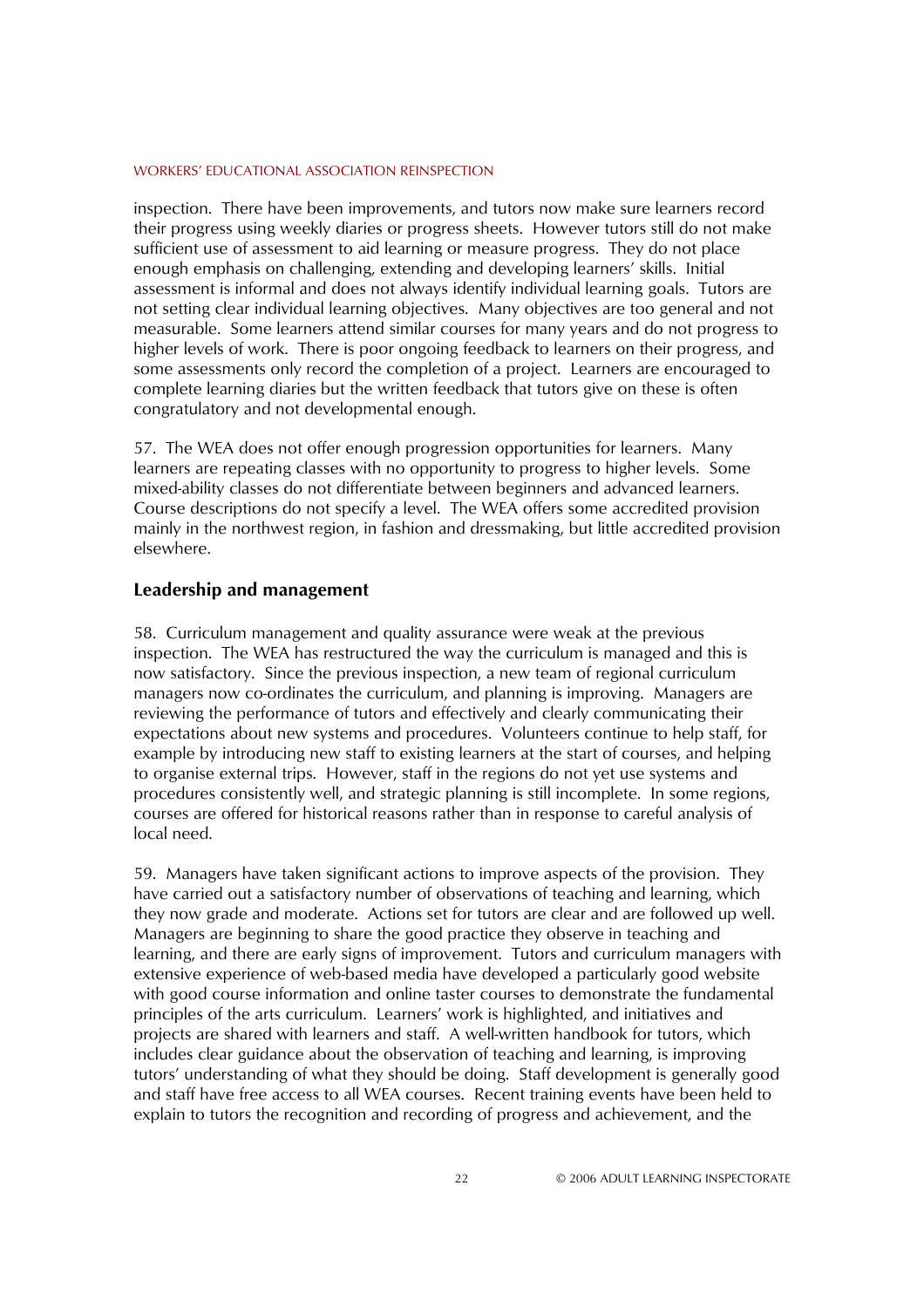staged process.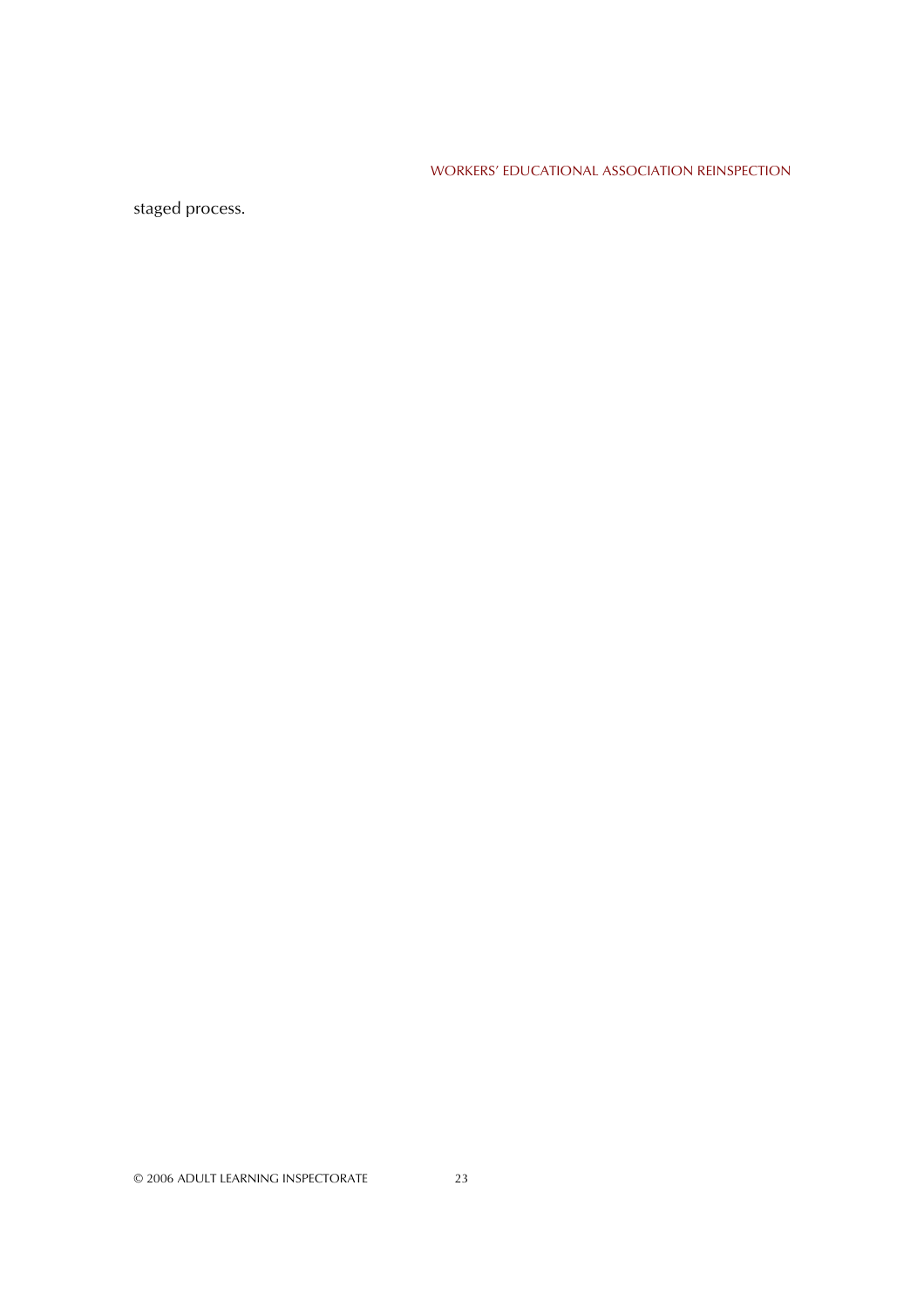| English, languages & communications<br>Grade 3 |                              |                              |
|------------------------------------------------|------------------------------|------------------------------|
| <b>Programmes inspected</b>                    | Number of<br><b>learners</b> | <b>Contributory</b><br>grade |
| Adult and community learning                   | 5868                         |                              |

*During the reinspection process, the inspectors identified the following strengths and weaknesses:*

### **Strengths**

- good development of learners' analytical and critical skills on literature courses
- good development of learners' listening skills in modern foreign languages
- good teaching and learning on English courses
- ! very effective action to improve teaching and learning

### **Weaknesses**

- poor pre-course information
- insufficient specialist resources in modern foreign languages
- insufficient strategic curriculum planning to widen participation

# **Achievement and standards**

60. Learners on literature courses demonstrate well-developed analytical and critical skills. They discuss knowledgeably the form, style and content of poetry, prose and plays. They can compare and contrast authors' work with other pieces by the same or other authors. The quality of debate is good and learners show a high degree of insight. They produce good written work and many choose to research additional aspects outside the classroom.

61. Learners on courses in modern foreign languages develop good listening skills. In many classes they are able to understand recorded or live speech at native or near native speed and can use context to guess the meaning of unfamiliar vocabulary. The development of speaking, reading and writing skills is generally satisfactory, although many learners are reluctant to speak the target language.

# **Quality of education and training**

62. Teaching and learning are good on English courses. Seventy-three per cent of sessions observed during the reinspection were graded good or better, with 31 per cent outstanding and none unsatisfactory. The courses are stimulating. Learners take high levels of responsibility for contributing to course activities and course planning. There are many extension activities including visits to theatre productions and to locations with particular literary associations. At the previous inspection the range of teaching methods in literature courses was narrow. It is now satisfactory, with greater use of taped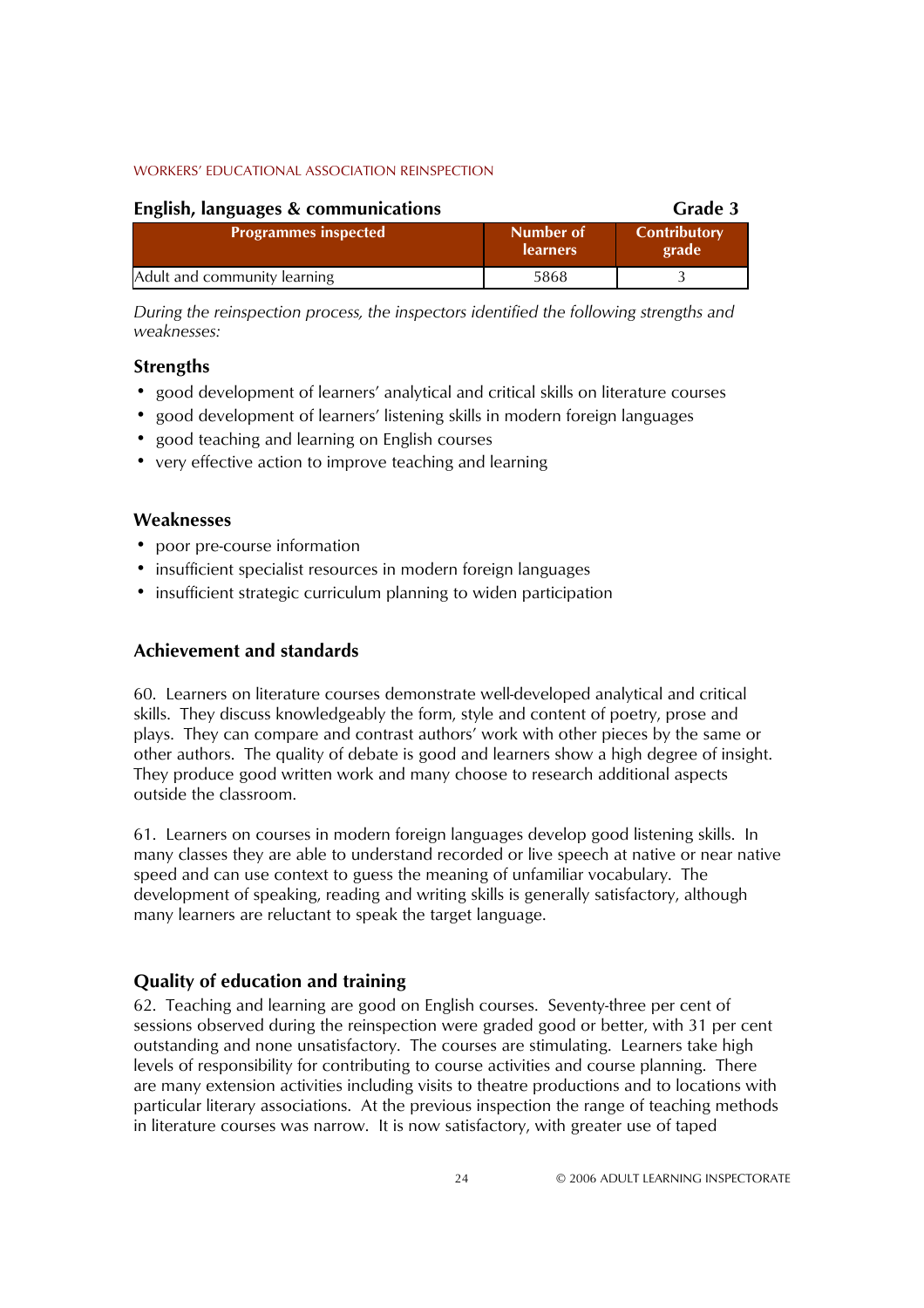readings, videos, small group discussion and learnersí presentations. In foreign languages and in the area of learning overall, teaching and learning are satisfactory. The major weakness in foreign languages at the previous inspection was the excessive use of English by tutors. Most tutors now use the foreign language throughout the lessons, including for most grammatical explanations and instructions. Learners value this use of language and recognise its contribution to their improved understanding. Most lessons are planned to include varied activities such as games and quizzes to practise new language. In the best lessons, tutors use group and pair activities well to allow learners to speak as much as possible. In more advanced classes, learners contribute to the content of the course and take an active part in making presentations. However, a few tutors of beginners speak too quickly when giving complicated instructions for activities. Others use English unnecessarily for incidental language in classes. There is too little use of oral work to improve pronunciation and to help less confident learners to speak. Teaching on sign language courses is good. Lessons are lively and stimulating with effective use of visual material to prompt communication.

63. Assessment was weak at the previous inspection. It is now satisfactory, as is the recording of learnersí progress. Tutors of accredited courses keep detailed records of progress. Learners on non-accredited courses use a learner record to assess their own progress. Tutors also assess learnersí skills at the end of courses. Tutors are very aware of individual learnersí progress and some keep useful detailed weekly written records. However, most learners have no objective measure of their skills when they start a course. Some find it hard to assess their own skills. Learning outcomes are often too general to use as a measure of progress. Many tutors do not record progress weekly. A very few do not even distribute the learner records.

64. Pre-course information is poor. Courses are listed on the WEAís website. For people without access to a computer, there are local prospectuses. However, these are only available in libraries, or to former learners, by post. Much information is insufficiently detailed to help learners choose their courses. Course descriptions are sometimes inaccurate. Learning outcomes are often too general to give a clear idea of the course content. The terms used to describe the level of language courses are inconsistent. The publicity describes courses variously by level, stage, year, or the term intermediate or advanced, without indicating how these lead into each other or into national frameworks. The skills required to join a particular course are not identified. Tutors' individual support for learners is satisfactory, and on accredited courses, it is good. However, very few learners receive additional learning support or access learner support funds.

65. There are insufficient specialist resources for foreign languages. In some areas, tutors cannot obtain video players and a range of tapes, DVDs, audio recordings or real life materials. In others, such resources are available on request but tutors do not know how to access them. The tape recorders provided do not always have good enough sound quality.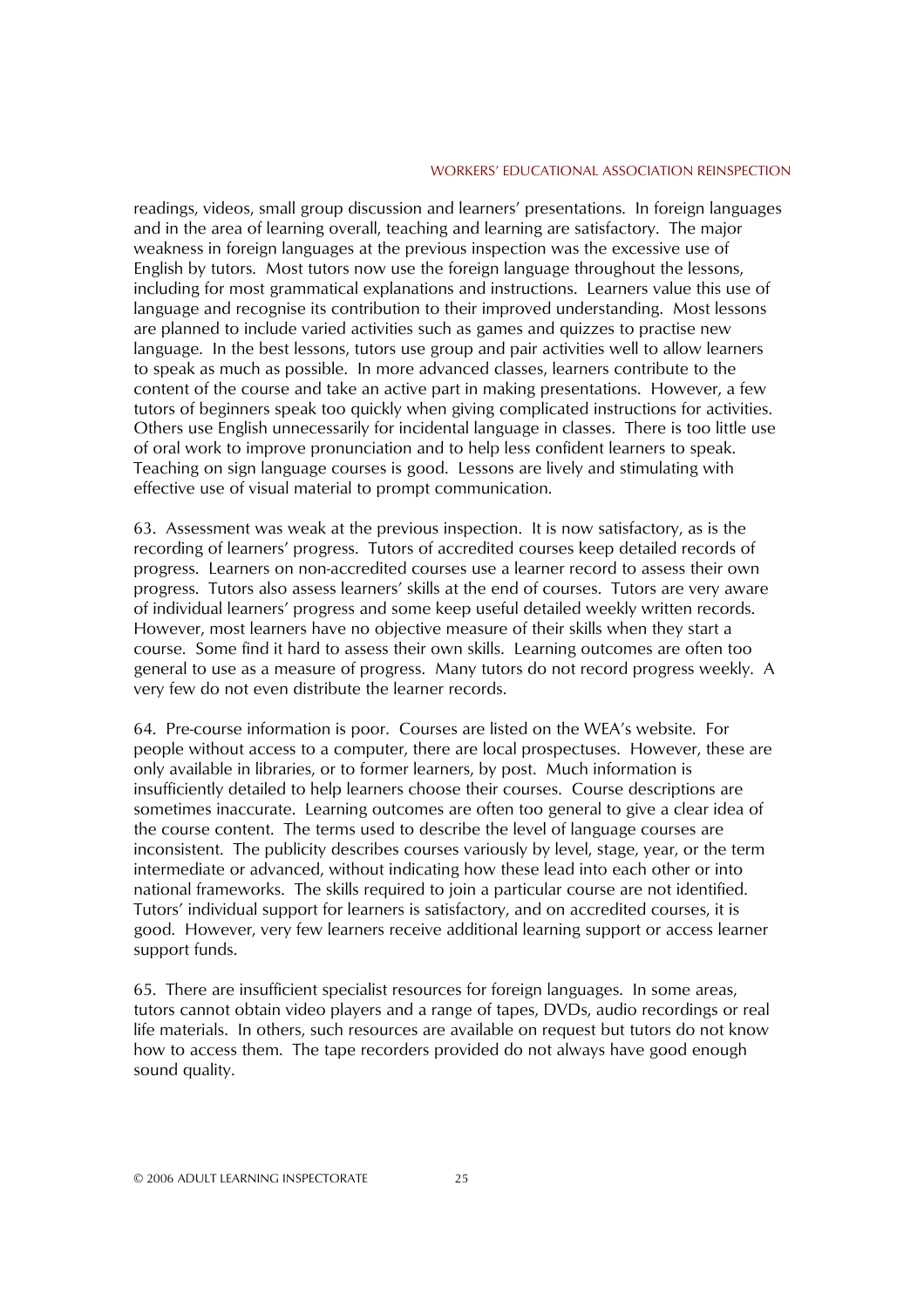### **Leadership and management**

66. Curriculum management and quality assurance were weak at the previous inspection. Both have improved and are now satisfactory. Regions have designated staff responsible for the curriculum area, who support tutors and lead curriculum and staff development. Management data is used in quality improvement and programme development. Communications with tutors are conducted in person, by telephone and by e-mail. Attendance at staff development events has increased. In some areas, parttime staff lead aspects of the curriculum such as communications or community interpreting. Helpful guides to the staged process and good practice guides have been produced. However, most regions do not have separate specialists in foreign languages and English. Support and development for tutors from non-specialist staff is not always effective.

67. The WEA has taken very effective actions to improve the quality of teaching and learning. In the previous inspection, inspectors graded 21 per cent of lessons as unsatisfactory. At reinspection this figure had fallen to less than 3 per cent. Following the previous inspection the WEA introduced graded observation of teaching and learning by trained observers and moderators. Observations are generally carried out by specialist staff, particularly in foreign languages. Observers give tutors constructive verbal feedback followed by detailed written feedback accompanied by proposed action plans. Follow-up actions are effectively monitored and recorded. In the more recent observations, the percentage of unsatisfactory teaching and learning identified matches the proportion found at reinspection. The self-assessment report accurately identifies the strengths and weaknesses and is graded appropriately. However, there is considerable variation in the quality of regional self-assessment reports and accompanying action plans.

68. Equality of opportunity is satisfactory. In some areas, targeted programmes, partnership work and accredited courses in sign language and community interpreting have increased the number of learners from disadvantaged communities. Equality and diversity statements form part of all learnersí inductions. However, few tutors actively promote equality through course content or choice of materials. Work with disadvantaged learners is not given the same priority across the country.

69. Regions do not adopt a sufficiently strategic approach to curriculum planning in order to widen participation. Across the country, there is a varied programme of targeted courses designed to attract learners with qualifications below level 2 or those with particular needs, but these programmes are not equally available in each region. Some regions have a rich programme of sign language or lip reading courses, while others have little on offer. Creative writing programmes are available in all regions but writing courses targeted at homeless learners, ex-offenders, former drug misuse or those recovering from mental illness, are not. Writers' groups formed as part of the development of community networks in one region are not replicated in others.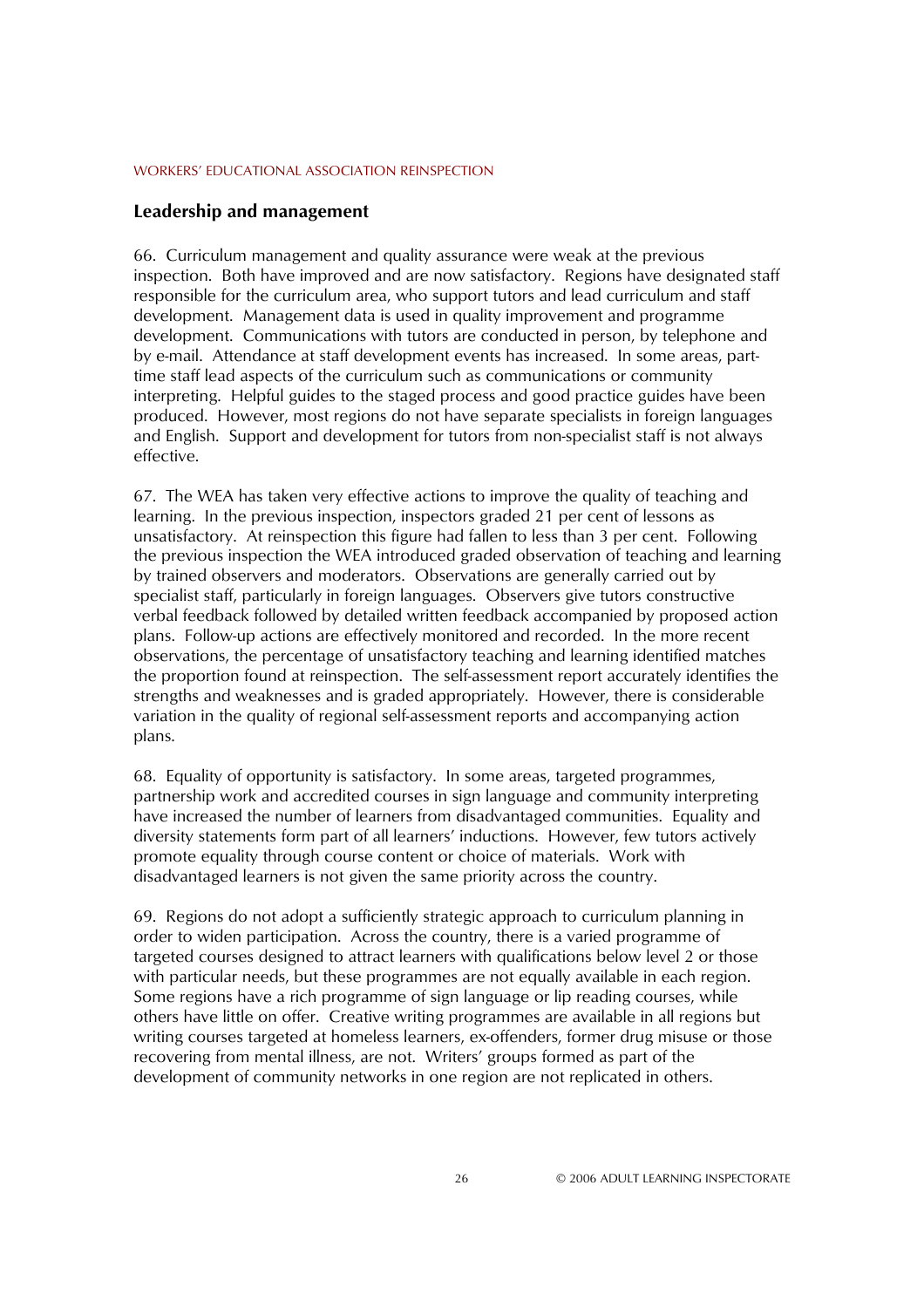| <b>Foundation programmes</b> |                              | Grade 3                      |
|------------------------------|------------------------------|------------------------------|
| <b>Programmes inspected</b>  | Number of<br><b>learners</b> | <b>Contributory</b><br>grade |
| Adult and community learning | 8617                         |                              |

*During the reinspection process, the inspectors identified the following strengths and weaknesses:*

### **Strengths**

- ! good achievement on workplace programmes
- ! particularly responsive provision to attract new learners
- effective action to improve provision

### **Weaknesses**

- ! insufficient use of assessment information in planning for individual needs
- insufficient emphasis on the development of oral language skills

## **Achievement and standards**

70. Learnersí achievements on workplace programmes were good at the previous inspection and remain so. Learners develop useful study and literacy skills. The standard of work produced is good and learners progress well towards their individual learning goals. Learners on these programmes are particularly well motivated, and their retention and attendance rates are good. The achievement is high for those learners who are entered for qualifications. In 2003-04, 87 per cent learners who completed their courses achieved their qualifications. Four regions had particularly high achievement rates, ranging from 100 per cent in London to 93 per cent in the northwest region.

71. Standards of work and progress in other foundation programmes are satisfactory. In the better lessons, learners develop good teamwork skills and improve their confidence and self-esteem. They develop good oral skills and the confidence to debate their childrenís progress with his or her teacher. Their files are well organised into the areas of skill development. Punctuality is satisfactory and the tutors and other learners challenge lateness.

72. The retention rate remains good at 88 per cent overall. Learnersí attendance has improved from 68 per cent during the previous inspection to 73 per cent. Formal monitoring and strategies to improve attendance have been introduced since the previous inspection and are beginning to have an effect.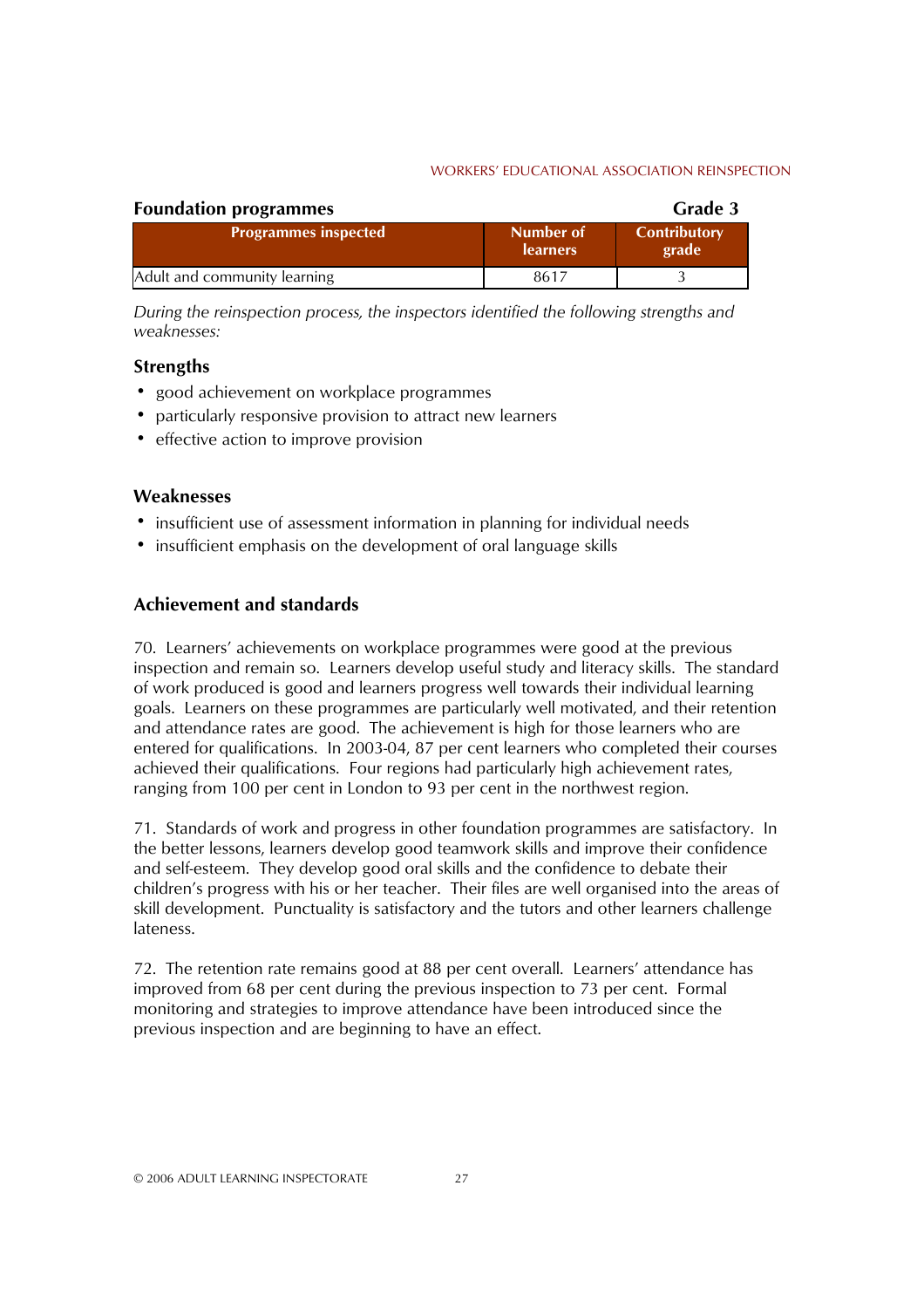### **Quality of education and training**

73. The WEA is particularly responsive to local needs and is developing provision which attracts new learners. The range of provision is good, from below entry level to level 2, and includes ESOL, literacy, numeracy, study skills, return to learn and life skills. Partnership arrangements were recognised as a strength at the previous inspection. They continue to be used well to meet the needs of local communities and targeted groups, particularly those learners who have not had the confidence to access education before. Particularly effective partnerships have been established with local probation services, schools, libraries and local authority services. Good links have developed with community groups such as those for Turkish and Bangladeshi communities, and womenís groups. A significant development has been the growth of provision for trade unions, national health service professionals and the Army. Targeted courses to attract new learners include ESOL for parents, ESOL with driving theory, and ESOL with IT for women. In the northeast region there are established literacy in craft and digital photography classes. In 2004-05, 77 per cent of enrolled learners were new to learning.

74. Teaching and learning are satisfactory overall with just under 50 per cent of classes judged to be good or better, 40 per cent judged satisfactory and just over 11 per cent judged inadequate. In the better sessions, learners are well focused on their targets and are actively engaged in planning their progress. However, there is more inadequate teaching in language classes than other parts of the learning area.

75. Resources were unsatisfactory on some programmes at the previous inspection. They have improved on all programmes. Tutors in all regions have been given a clear policy and guidelines for the provision and use of skills for life resources. Learners now have better access to IT resources. In the best sessions, these are used well to develop word processing and research skills and to promote independent learning. Tape recorders are used effectively to develop aural skills and encourage discussion and debate. Digital cameras and IT equipment are used well to develop newsletters, which are distributed in schools and outreach centres to promote learning and the recruitment of new learners. However, most tutors do not make sufficient use of information and learning technology in learning. Accommodation is satisfactory, and some centres have crèche facilities provided in partnership with other organisations.

76. Learner support is satisfactory. Much advice and guidance is offered by the WEA, and the many partners that help identify need and support recruitment. Different areas have specific strategies to recruit and support learners, for example by using bilingual and outreach workers. There is a significant improvement in pre-course induction. Most tutors are aware of local progression opportunities and discuss them in classes to promote further learning. In some areas, learners attend short 'planning learning' courses, which include induction, initial assessment and identifying learning needs. These can be supported by skills for life specialists or bilingual workers. A few learners receive additional learning support, for example for dyslexia. The northeast region has attracted additional resources to support individual tutoring. However, there is no systematic assessment to ensure that all additional learning support needs are identified.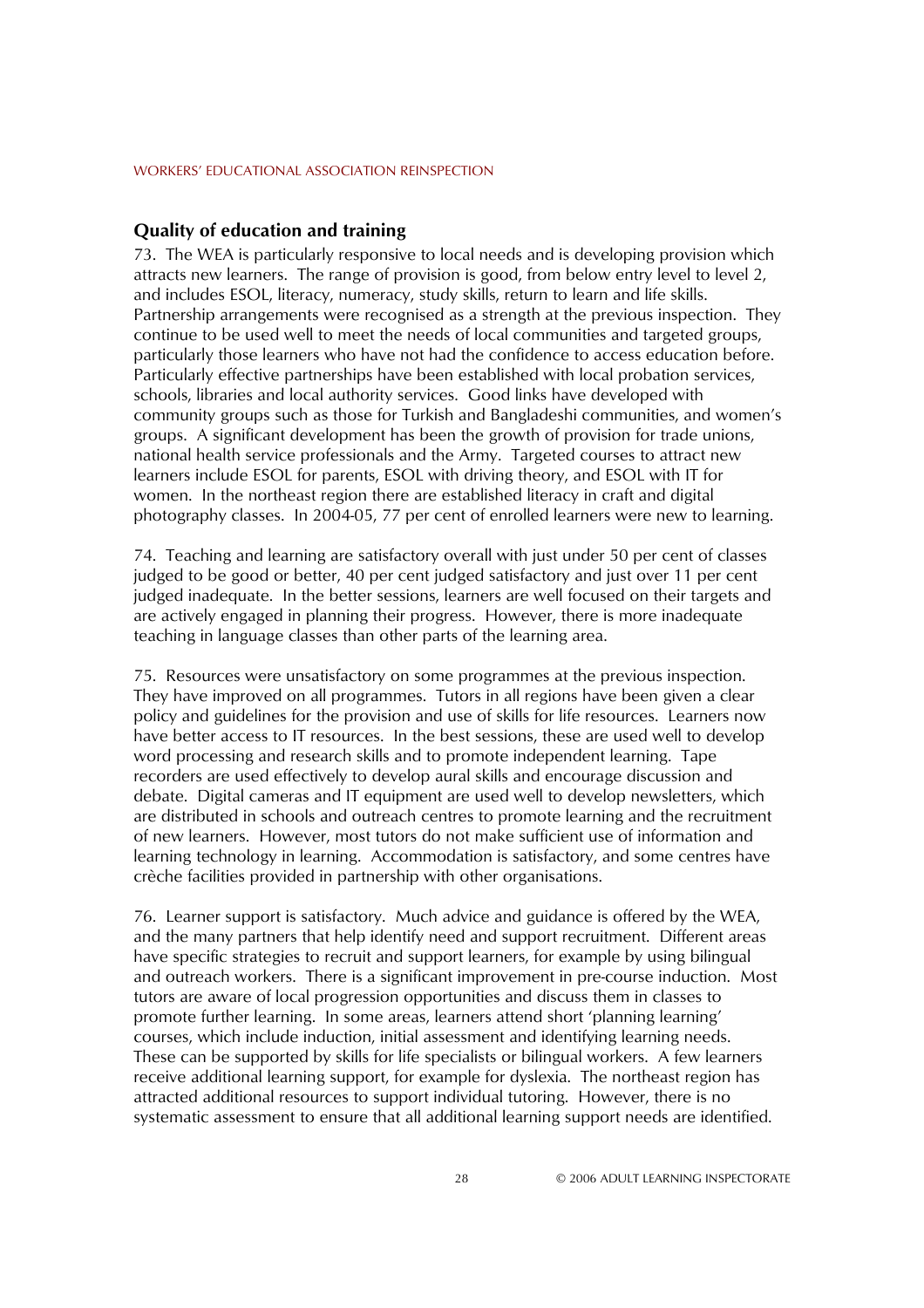77. Tutors do not make enough use of assessment to plan activities and materials that will challenge more able learners or support the least able. This was also a weakness at the previous inspection. In the weaker sessions tutors do not sufficiently use initial and diagnostic assessments to plan for individual literacy and language development. In these sessions, learning is not sufficiently related to the lives and interests of learners. Evaluations of sessions are not sufficiently effective in recording individual progress and planning small steps in learning. In the weaker sessions, learning is planned for group outcomes only and there are no individual targets.

78. Tutors do not sufficiently develop the oral language skills of ESOL learners. In the best sessions, tutors work well to develop all the four language skills, of reading, writing, listening and speaking. However, in many language programmes, tutors do not understand well enough how language is learnt. Activities are too controlled and tutorled. Learners are not encouraged to interact and support each other. In these sessions, learners do not have the opportunity to develop their listening and speaking skills. Although most learners are confident speakers, many are not fluent and accurate. Tutors do not correct language errors with sufficient regularity or rigour and do not develop their learners' reading and writing skills at the most basic level. There is not enough subject-specific help for language tutors to develop their own skills.

### **Leadership and management**

79. The WEA has taken effective action to improve foundation provision. Clear quality improvement plans are implemented in each region within the national framework. A helpful skills for life strategy has been developed since the previous inspection. The tutorsí handbook has been updated and improved to include useful guidelines on managing attendance, making teaching more varied, assessing and monitoring progress and using individual learning plans. Tutors are visited more frequently. Curriculum managers, trained in the new teaching observation scheme, are effective in helping many tutors improve their teaching skills. Grades are moderated in regular moderation sessions and cross-moderated with other regions through quality circles. The number of inadequate sessions seen has reduced from 18 per cent at the previous inspection to 11 per cent overall, although too much ESOL teaching is still inadequate. The tutor recruitment process is now more rigorous and more tutors are employed on part-time contracts rather than hourly paid. Tutors have action plans for continuous professional development that are relevant to their needs and linked to the performance recorded in their observation reports. Tutors are well supported by mentors.

80. Curriculum management in foundation programmes was a weakness at the previous inspection but is now satisfactory. Communications have improved with curriculum leaders giving greater support, particularly to new tutors and to tutors based in distant community venues. Staff development is satisfactory. All tutors now use standardised forms for all key stages of the learnersí experience. The collection of information and the use of management data for target-setting and planning have improved. Far fewer classes experience changes in location or time, and there are fewer cancellations than at